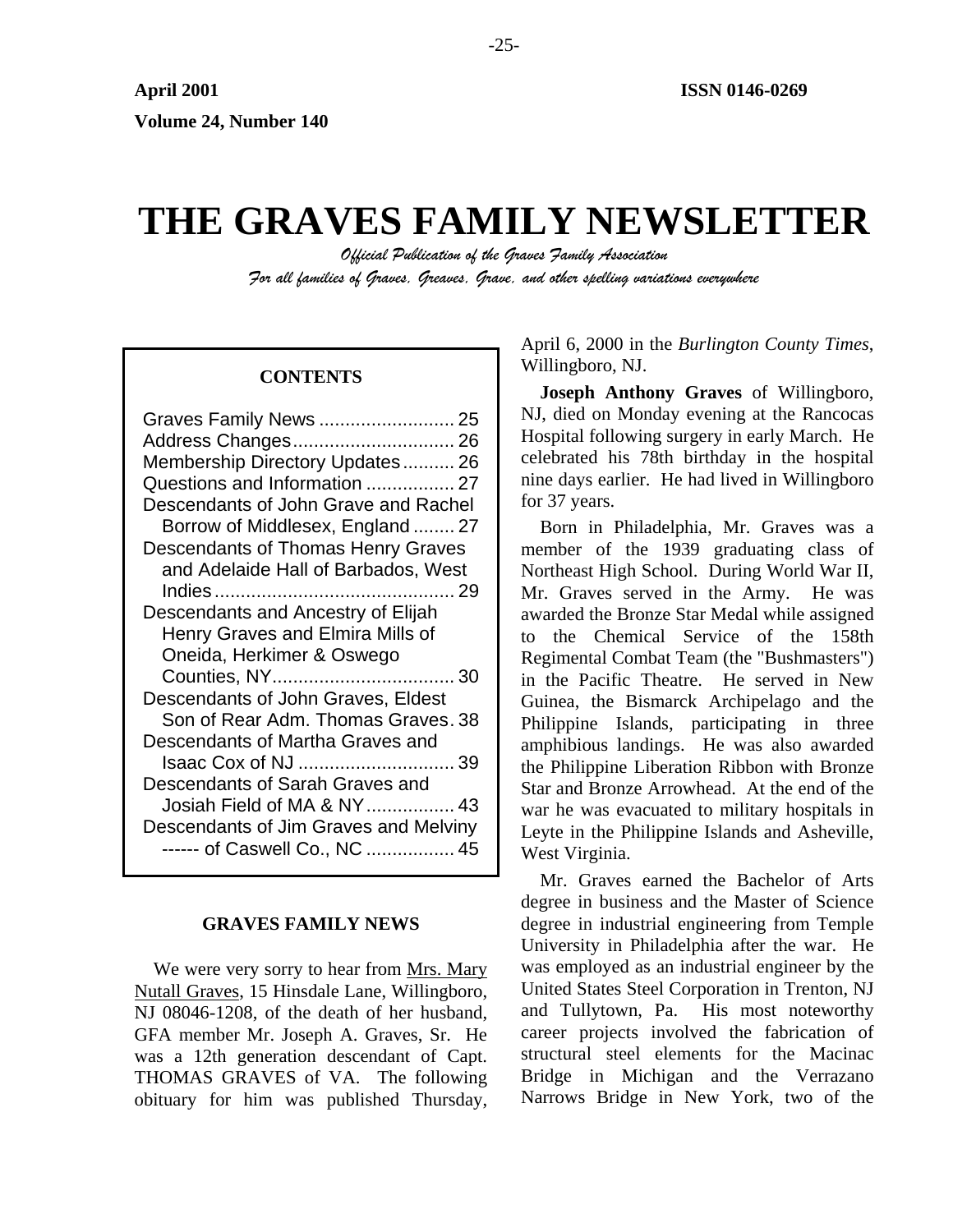world's largest suspension bridges. He retired in 1983.

**Memberships:** 

**Regular (U.S. & Canada) \$20/year Other countries (air mail) \$30/year Sustaining (U.S. & Canada) \$40/year Other countries (air mail) \$50/year Life (U.S./Canada, no age limit) \$600 one time Foreign memberships must be paid by money order in U.S. dollars. All back issues (1976 present) are available, last year at current price and earlier years at half price. Newsletter only available to individuals as part of Graves Family Association membership. No charge for queries. Published by: THE GRAVES FAMILY ASSOCIATION 20 Binney Circle, Wrentham, MA 02093, USA Internet Web Site: http://www.gravesfa.org Newsletter Editor: Kenneth Vance Graves 20 Binney Circle, Wrentham, MA 02093 (508)384-8084 ken.graves@gravesfa.org Treasurer: Sarah J. Graves, Wrentham, MA sarah.graves@gravesfa.org Director, Internet Web Site: Kenneth Vance Graves Graves Online List Manager: Marjorie Ferris, Rialto, CA, MBFerris@aol.com Research Coordinators Graves of Cambridgeshire, England: Nedra**  Dickman Brill, CG, 2410 NE 58<sup>th</sup> Ave., **Portland, OR 97213-4002 brillnd@pacifier.com Rear Admiral Thomas Graves of Charlestown, MA and his Greaves family of Stepney, London, England: Raymond C. Flesher, 313 West Lehow Ave., #24, Englewood, CO 80110-6744, rcflesher@juno.com Charles Newton Graves (Descended from Rear Admiral Thomas Graves of Charlestown, MA): Janet Craw, HC 4, Box 23B, Payson, AZ 85541-9531, vjcraw@cybertrails.com Samuel Graves of Lynn, MA: Carol Kenney Graves, 4121 North Koerner Rd., Peoria, IL 61615, ckenney7@aol.com © Graves Family Association, 2001**

Mr. Graves was a co-founded and charter member of the Catholic Lay Council of Bucks County, Pa. He was a member of the Footlighters community theatre group in Bucks County. He was a life member of the Disabled American Veterans, Willingboro Chapter No. 42. He was a parishioner of the Corpus Christi Roman Catholic Church in Willingboro since 1963.

Mr. Graves is survived by his wife of 53 years, Mary Nuttall Graves; by his son, Joseph Anthony Graves, Jr. and daughter-in-law Irene Wolf Graves of Somerdale, NJ; by his daughter Celeste Marie Graves Benson and son-in-law Capt. Perry S. Benson, USN (Ret.) of Panama City, FL; by his brother William John Graves and his sister-in-law Evelyn Graves of Seaville, NJ; by his three grandsons, Sebastian John-David Graves, Evan Douglas William Graves and Douglas Stuart Benson; and by numerous brothers- and sisters-in-law, nieces and nephews, and grandnieces and grandnephews.

A viewing will be held at Perinchief's Chapels, 438 Mt. Holly, NJ, Sunday, April 9, from 6 to 8 in the evening. A Requiem Mass and Liturgy of Christian Burial will be celebrated at Corpus Christi Roman Catholic Church, Charlestown Road, Willingboro, NJ, Monday, April 10, at 10 o'clock in the morning. Internment will follow at the Brigadier General William C. Doyle Veterans Memorial Cemetery in Arneytown, NJ.

# **ADDRESS CHANGES**

Mrs. Lee Anne Sigley, descended from Capt. THOMAS GRAVES of VA, has moved from Waldorf, MD to 1758 Big Sink Pike, Versailles, KY 40383.

Ms. Londa Burns, descended from Capt. THOMAS GRAVES of VA, has moved from Lockhart, TX to 454 South Meyer, LaGrange, TX 78945.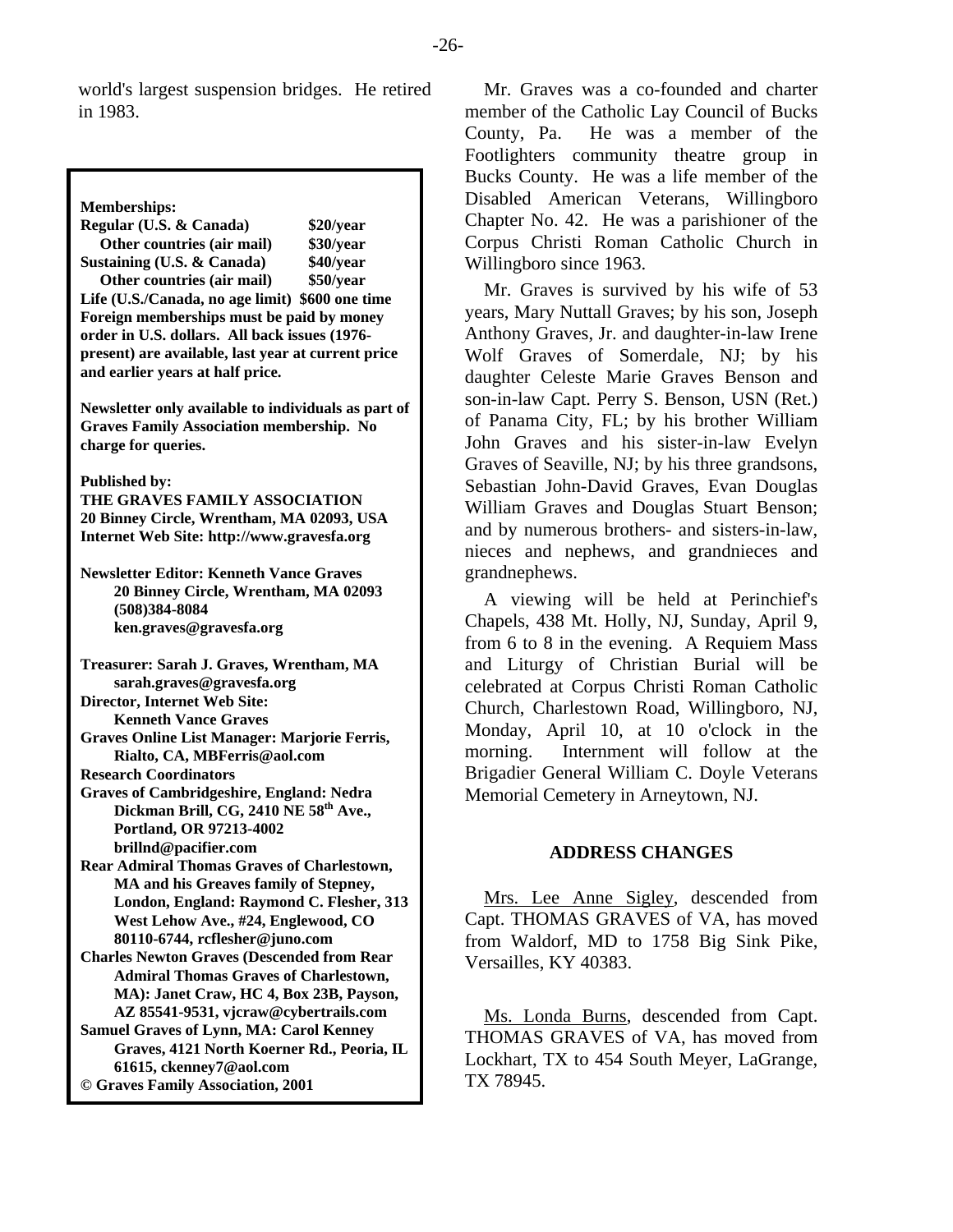*New Members* 

ANDERSON, Ms. Arleen E. 6846 Elmo St., Tujunga, CA 91042 Ancestry: John Graves and Mary ------ of Chesterfield Co., VA

GRAVES, Mr. Joseph A., Jr. 433 Hampton Lane, Somerdale, NJ 08083-2515 Ancestry: Capt. Thomas Graves of VA, via John<sup>2</sup>,  $\text{Ralph}^3$ ,  $\text{Ralph}^4$ ,  $\text{Ralph}^5$ ,  $\text{Richard}^6$ ,  $\text{William}^7$ ,  $\text{Josiah}^8$ 

DeLUNGER, Ms. Joan 361 Hacienda Dr., Cayucos, CA 93430 Ancestry: Rear Adm. Thomas Graves via #906

PADILLA, Ms. Joyce 3459 East Hwy. 50, Salida, CO 81201 Ancestry: Jesse Graves and Lucinda Wilder of VT & IL

PURTICH, Mrs. Kathryn 717 Ronald Court, Los Altos, CA 94024 Ancestry: Conrad Graves and Mary Fraser of Rowan Co., NC

SCHLAMAN, Mr. William C. 161 View Lane, Days Creek, OR 97429-9728 Ancestry: John Graves of Concord, MA

#### **QUESTIONS AND INFORMATION**

#### *GRAVES FAMILIES OF THE BRITISH ISLES*

Mrs. Sandra Greaves Gillies, 24 Melva Crescent, Whittington, Geelong, Victoria 3219, Australia (dgillies1@vtown.com.au), would like to find more about the family and ancestry of her ancestor JOHN GRAVE of Middlesex, England. The following first 3 generations of this family are from Miss Dawn K. McConkey, 120 Brightside Rd., Stanmore Bay, Whangaparaoa 1463, New Zealand.

# DESCENDANTS OF JOHN GRAVE AND RACHEL BORROW OF MIDDLESEX, ENGLAND

#### GENERATION 1

John Grave (1) was born in 1678. He married Rachel Borrow.

Children - Grave

+2. Caleb Grave, b. 1700, m. Sarah Cartin.

#### GENERATION 2

Caleb Grave (2) was born in 1700. He married Sarah Cartin.

### Children - Grave

- +3. John Grave, b. 16 Feb. 1728, married.
- +4. Rachel Grave, b. 22 Dec. 1730, m. ------ Carter.
- 5. Caleb Grave, b. 22 March 1732, d. 1751.
- +6. Joseph Grave, b. 24 July 1736, married.
- +7. Jonathan Grave, b. 29 Jan. 1741, m. Elizabeth Anstid/Anstead, 13 Oct. 1787, d. 11 Aug. 1812.

#### GENERATION 3

John Grave (3) was born 16 Feb. 1728. He married ------.

Children - Grave

- 8. John Grave
- 9. daughter, m. ------ Pratten.

Rachel Grave (4) was born 22 Dec. 1730. She married Sir ------ Carter.

Children - Carter

- 10. Sarah Carter, m. ------ Merriday.
- 11. Mary Carter, m. Capt. ------ McNeil.
- 12. Caleb Carter

Joseph Grave (6) was born in 1736. He married ------.

Children - Grave

- 13. Charles Grave
- 14. Henry Grave
- +15. Joseph Grave, married.
	- 16. Sarah Grave
	- 17. Sophia Grave, m. ------ Fuljames.

Jonathan Grave (or Greaves) (7) was born 29 Jan. 1741, and died 11 Aug. 1812. He married Elizabeth Anstid or Anstead on 13 Oct. 1787 at St. Benet, Gracechurch, London, England. She was born 28 Feb. 1764, was baptized 15 Dec. 1773 at St. Leonards, Eastcheap, London, England, and died 26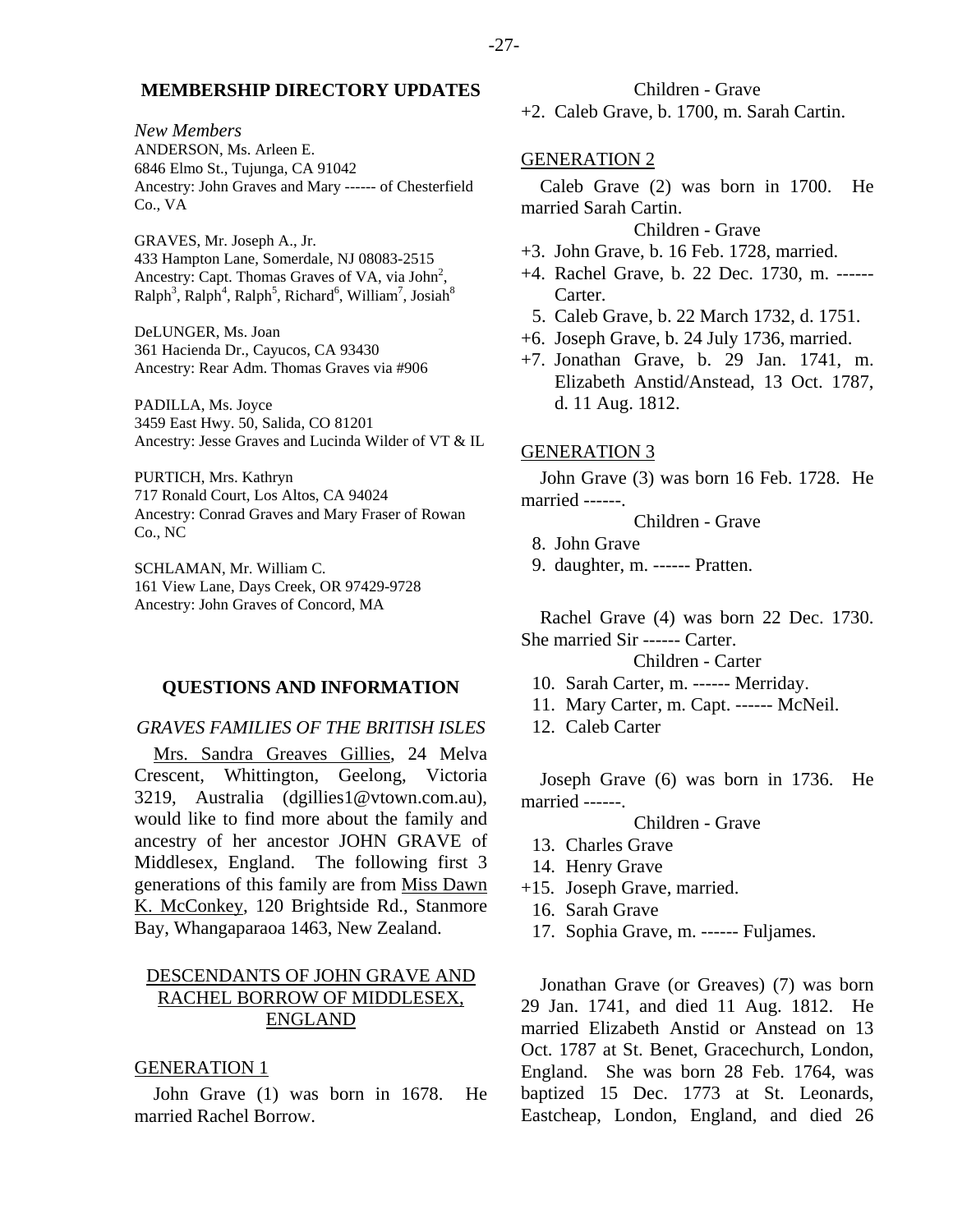Sept. 1836. They were both buried at St. Thomas Square, Hackney, London.

- Children Greaves
- +18. Jane Greaves, b. 7 Aug. 1788, m. Frances Field, 30 Sept. 1813, d. 31 May 1830.
- +19. Jonathan Greaves, b. 27 May 1790, m. Catherine Evers White, 8 April 1823, d. 28 Dec. 1851.
- 20. Thomas Greaves, b. 13 Feb. 1792, d. 4 Nov. 1798.
- +21. Elizabeth Greaves, b. 6 May 1794, m. Alfred Field, 3 July 1828, d. 4 March 1839.
	- 22. Katherine Greaves, b. 27 May 1796, d. 7 Jan. 1880.
- 23. Ann Greaves, b. 2 April 1798, d. 1 Jan. 1819.
- +24. Rebecca Greaves, b. 26 June 1800, m. William Rucker, 15 May 1820, d. 8 May 1850.
- 25. Caleb Greaves, b. 11 April 1802, d. 13 April 1802.
- +26. Richard Greaves, b. 25 Nov. 1805, m. Frances Davies, 12 July 1828, d. 18 Feb. 1869.

Mr. Noel Mann, 26A Burrows St., Brighton, Victoria 3186, Australia (noelmann @bigpond.com), is descended from JOSEPH GRAVES of Banbury, Oxford, England, as summarized below. He would like to learn more about this family and the ancestry.

# DESCENDANTS OF JOSEPH GRAVES AND FRANCES ------ OF BANBURY, OXFORD, ENGLAND

#### GENERATION 1

Joseph Graves (1) married Frances ------. They were given (in the IGI) as the parents for the baptism at Banbury, Oxford, England of all the children listed below. In addition to these children, there was also Matilda Jane Greaves, bapt. 9 March 1827 in Banbury, daughter of Joseph Graves/Greaves and Frances, who may have been a child.

Children - Graves

- 2. Charles William Graves, bapt. 2 Oct. 1811.
- 3. Frances Anne Graves, bapt. 16 April 1813.
- 4. Caroline Graves, b. 10 Sept. 1814, m. Ebenezer Arklie, 18 March 1829 (Bangalore, India), d. 25 Nov. 1891 (St. Thomas Mount, Madras, India). Her death certificate shows that she was aged 76 at her death, and was the widow of the late pensioned sergeant Ebenezer Arklie. She was illiterate and wrote an "X" when her signature was required.
- 5. Joseph Graves, b. 16 May 1817.
- 6. William Graves, b. 13 Jan. 1819.
- 7. Louisa Graves, b. 15 Dec. 1820.
- 8. John Henry Graves, b. 11 Feb. 1829.
- 9. Alfred Burgess Graves, b. 5 June 1835.

Mrs. Gladys Greaves-Scott, 14116 Grand Pre Rd., No. 23, Silver Spring, MD 20906 (gscott@econstrat.org), is descended from THOMAS HENRY GEAVES as shown in the following partial genealogy. She believes he may be descended from Frederick Greaves who married Ellen Bennet, descended from William Greaves of Greenhill, Norton (nr. Sheffield), South Yorkshire, England (genealogy 336). In the pertinent paragraph from that genealogy (in the next paragraph), she believes that Thomas Henry Greaves is probably the Thomas Greaves shown as #151. "We were able to trace our ancestry back to the 1800's starting with Thomas Joshua Greaves. We know that they left Ireland during the great potatoe famile." Can anyone provide evidence for this, and additional information about this family?

Frederick Greaves (53) married Ellen Bennet of Thornset Fields, parish of Glossop. He died 6 or 8 Jan. 1826, and was buried at Norton.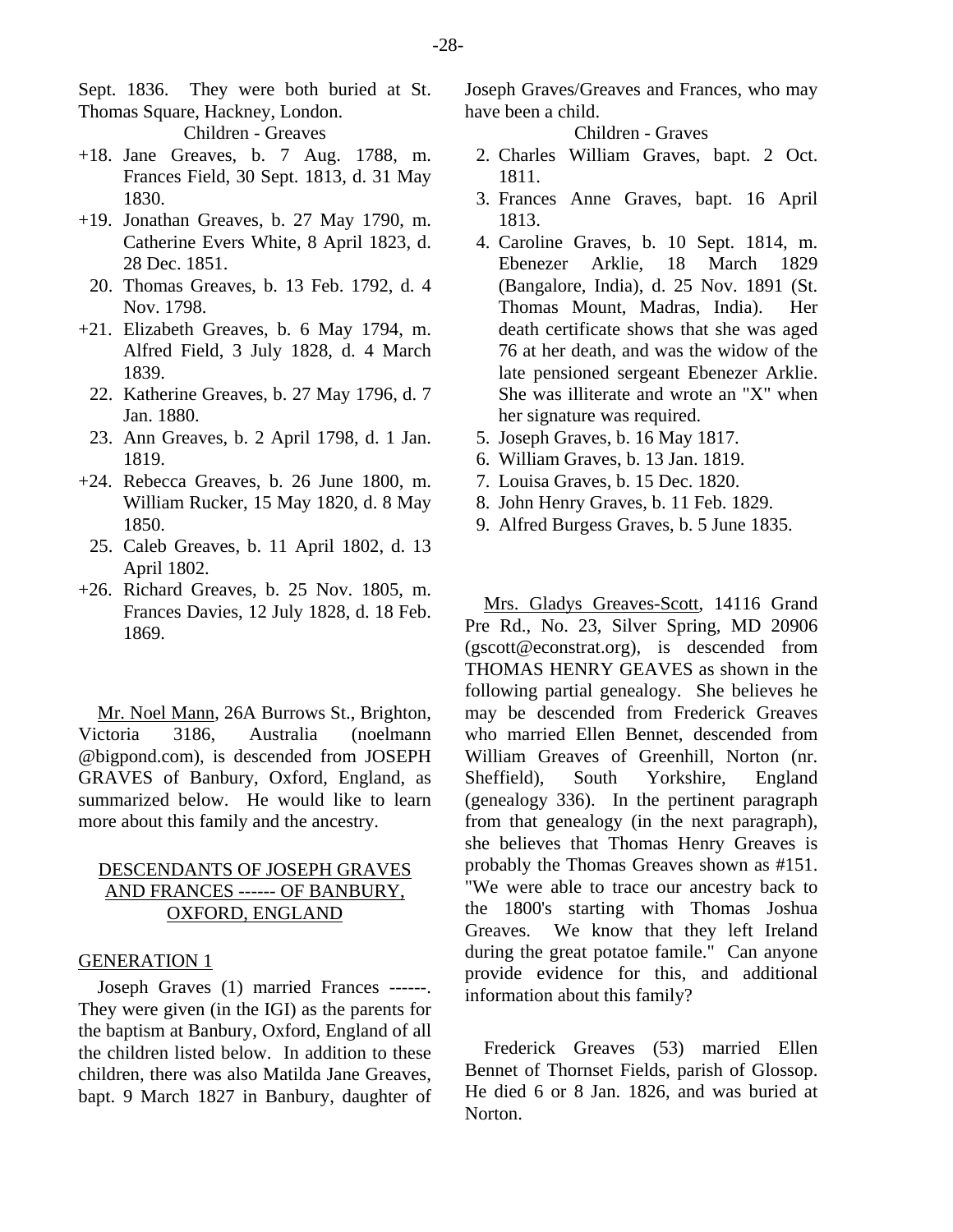#### Children - Greaves

- +150. Henry Greaves, m. Hannah Hill.
	- 151. Thomas Greaves; "went abroad".
	- 152. Bennet Greaves, died abroad.
	- 153. John Greaves
	- 154. Mary Greaves, m(1) ------ Singleton (of Manchester), m(2) William Cannah.
	- 155. Anne Greaves, m. John ------ (of Manchester).

(ED. NOTE: The LDS Family Search site on the Internet shows that Thomas Greaves, son of Frederick Greaves, may have been born in 1758. If so, he could not have been the same as Thomas Henry Greaves, born about 1820. Could Thomas Henry Greaves have been a son or grandson of Thomas Greaves?)

# DESCENDANTS OF THOMAS HENRY GREAVES AND ADELAIDE HALL OF BARBADOS, WEST INDIES

# GENERATION 1

Thomas Henry Greaves (1) was born about 1820 in Barbados, West Indies. He married Adelaide Hall. He was a tailor. He and his family emigrated from Barbados to Monrovia, Liberia on the ship Cora, arriving April 6, 1865. All their children were baptized at Saint Peter, Barbados, according to the IGI (from Barbados parochial registers, Series B, 1849- 1912).

#### Children - Greaves

- 2. Frederick Augustus Greaves<sup>[1](#page-4-0)</sup>, bapt. 4 March 1846.
- +3. Joshua Graves, bapt. 30 Jan. 1849, m. Catherine Josephine Burdette.
	- 4. Margianna (or Mergiana) Greaves, bapt. 29 Aug. 1850.
	- 5. Moronton (or Morrington) Greaves, bapt. 20 Aug. 1853.
	- 6. Henry Greaves, bapt. 8 April 1858.

#### GENERATION 2

Joshua Greaves (3) was baptized 30 Jan. 1849 at St. Peter, Barbados, West Indies. He married Catherine Josephine Burdette.

- Children Greaves
- +7. Adelaide Greaves
- +8. C. Louise Greaves, m. Alfred B. Pratt.
- +9. Thomas H. Greaves, m. ------.
- +10. Laura Greaves, m. Archibald Sawyer.
- +11. Rose Greaves, m. Wilmot Debrick Stubblefield.
- +12. William Edward Greaves, m(1) Gladys Brewer, m(2) Joetta Hall, m(3) Ethel Dunbar.

#### GENERATION 3

Adelaide Greaves (7) apparently did not marry.

Children - Ajaabe

+13. Irene Ajaabe, m. ------ Faulkner.

C. Louise Greaves (8) married Alfred B. Pratt.

Children - Pratt

- +14. C. Louise Pratt, b. 7 April 1923, m. Reid Page Wiles, 5 Aug. 1946, d. 11 June 1994.
- +15. Marie Pratt, m. Alexander B. Clarke.
- +16. Alfred B. Pratt II, m. Christiana Ruhl.

Thomas H. Greaves (9) married ------. Children - Greaves

- 17. Henry Greaves
- 18. Eugene Greaves
- 19. Charles Greaves
- +20. Mary Greaves, m. ------ Saab.
- +21. Harry Greaves, m(1) ------, m(2) ------ King, m(3) A. B. Tyler, m(4) Arabella Keller.
- +22. Harold Greaves, m. ------.
- +23. David Greaves, m. ------.

Laura Greaves (10) married Archibald Sawyer.

#### Children - Sawyer

+24. Lawrence Sawyer, m. Elizabeth M. Woods.

<span id="page-4-0"></span><sup>&</sup>lt;sup>1</sup> R-1 gave this child as Susan Thomas Greaves, b.c. 1847.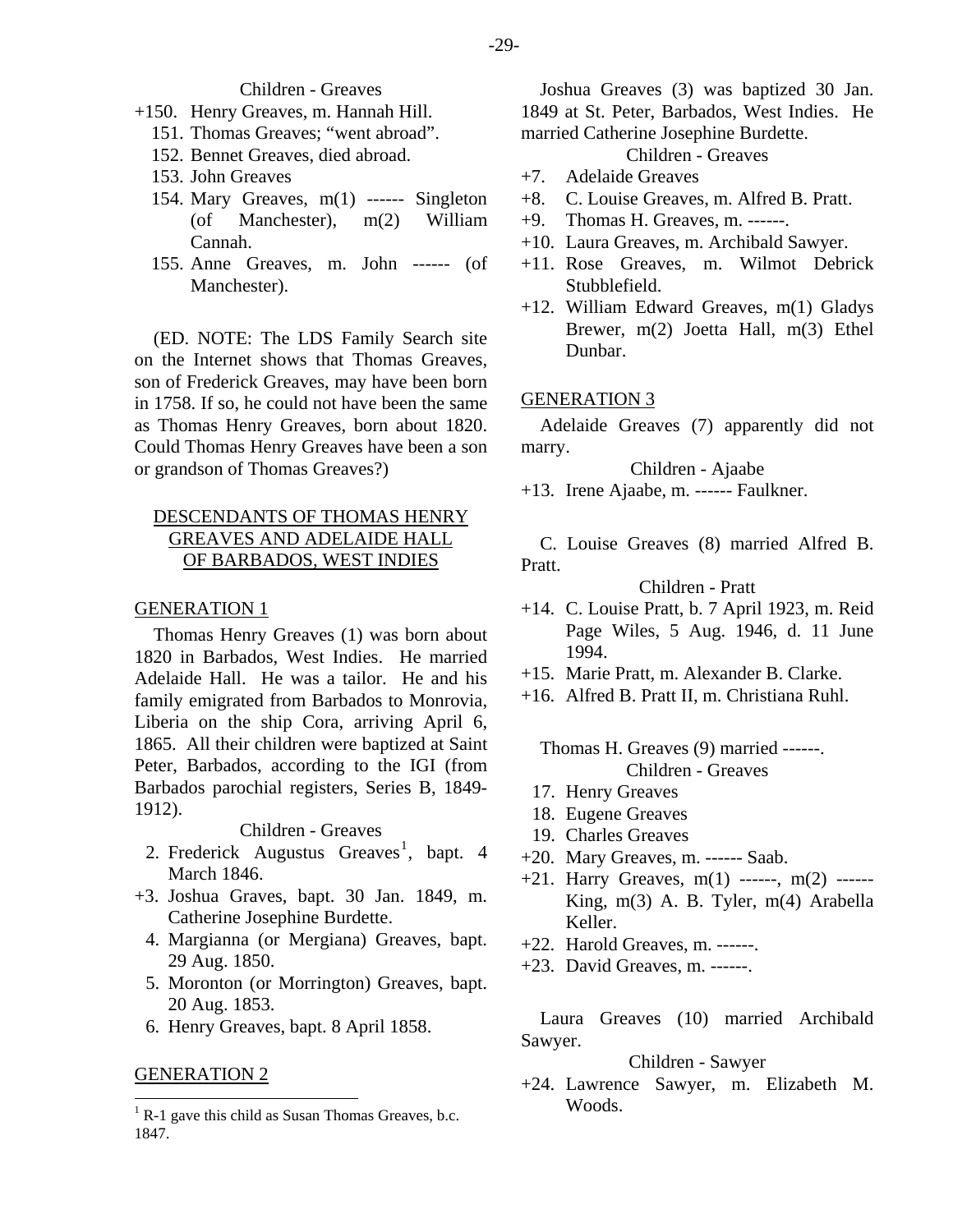Rose Greaves (11) married Wilmot Debrick Stubblefield, son of Abraham Stubblefield and Frances Harrison.

Children - Stubblefield

+25. Adeline Stubblefield, m(1) Samuel Gibson,  $m(2)$  ------ Washington,  $m(3)$ ------ Pelham.

William Edward Greaves (12) had a child by Annie Harmon, daughter of H. Harmon and Annie Dennis. He then married Gladys Brewer, daughter of George Brewer and Malvenia Harmon. He married second Joetta Hall. He married third Ethel Dunbar. He had a child by Edith Shepherd. He then had a child by Deleina Logan. He next had a child by Magdalene Liberty Dingwall.

Children - Greaves, by Annie Harmon

+26. John Milton Greaves, m(1) Omodele Bright, m(2) Estella Redmond.

Children - Greaves, by Gladys Brewer

- +27. William Elwood Greaves, m. Barbara Hyde.
	- 28. Marjorie Greaves, m. Anthony Sherman. Children - Greaves, by Joetta Hall
- +29. Wilma Greaves, m(1) Momolu Bright, m(2) Samuel Burnette.
- +30. Marcia Greaves, m. Emmanuel L. Shaw.
	- 31. Ethan Greaves
	- 32. Kenneth Greaves

Children - Greaves, by Ethel Dunbar

- +33. Waldron Greaves, m(1) Marjorie Ellen Cooper, m(2) Beth ------.
- +34. Ethello Greaves, m. James B. McCritty. Children - Greaves/Shepherd, by Edith Shepherd
- +35. Samuel Shepherd, m. Mledy Cooper. Children - Greaves
- +36. Joyce Greaves, m(1) Henry Reed Cooper, m(2) Harry Viklund.
- Children Greaves/Dingwall, by Magdalene L. Dingwall
- +37. Albertine Dingwall, m. Edwin Murray Barclay.

# *NORTHERN GRAVES FAMILIES*

Mrs. Gordon W. Graves, 1714 Daleridge Rd., New Carlisle, OH 45344, Mrs. Roberta Graves Hyde, 5459 State Road 45 N.W., Bristolville, OH 44402, Mr. Charles Miller, 40 Ashwood, Whitesboro, NY 13492, and Ms. Sandy Cooper (sjcinastor@yahoo.com), have all been looking for the ancestry of ELIJAH HENRY GRAVES of NY. The information that is presently known is in the following genealogy.

It now appears that this family is descended from Deacon GEORGE GRAVES of Hartford, CT, as discussed in generation 1 of the Elijah Henry Graves genealogy, and in the paragraphs from the Deacon George Graves genealogy at the end. Confirmation of this is needed, and more information on descendants would be appreciated.

# DESCENDANTS AND ANCESTRY OF ELIJAH HENRY GRAVES AND ELMIRA MILLS OF ONEIDA, HERKIMER, AND OSWEGO COUNTIES, NY

# GENERATION 1

Elijah Henry Graves (1), sometimes called Henry Elijah Graves, was born about 1811, and died after 1870, possibly in Granby, Oswego Co., NY. Based on census records, he was living in Whitestown, Oneida Co., NY in 1830 and 1840, Herkimer Co., NY in 1850, Trenton, Oneida Co., NY in 1855, Lee, Oneida Co., NY in 1860, and Granby, Oswego Co., NY in 1870.

He married Elmira Mills. Her first name was also given as Emily, Mary, Mira, and Polly.

It appears that George Graves raised Elijah but was almost certainly not his father. George was born about 1778, died 30 April 1860 in Whitestown, NY, and first married Mindwell ------. A Mindwell Graves died 8 Aug. 1824. He secondly married Roxana Barnard, widow of Elisha Barnard.

George, a farmer and blacksmith, was born in Conn. He is listed as owner of land in 1814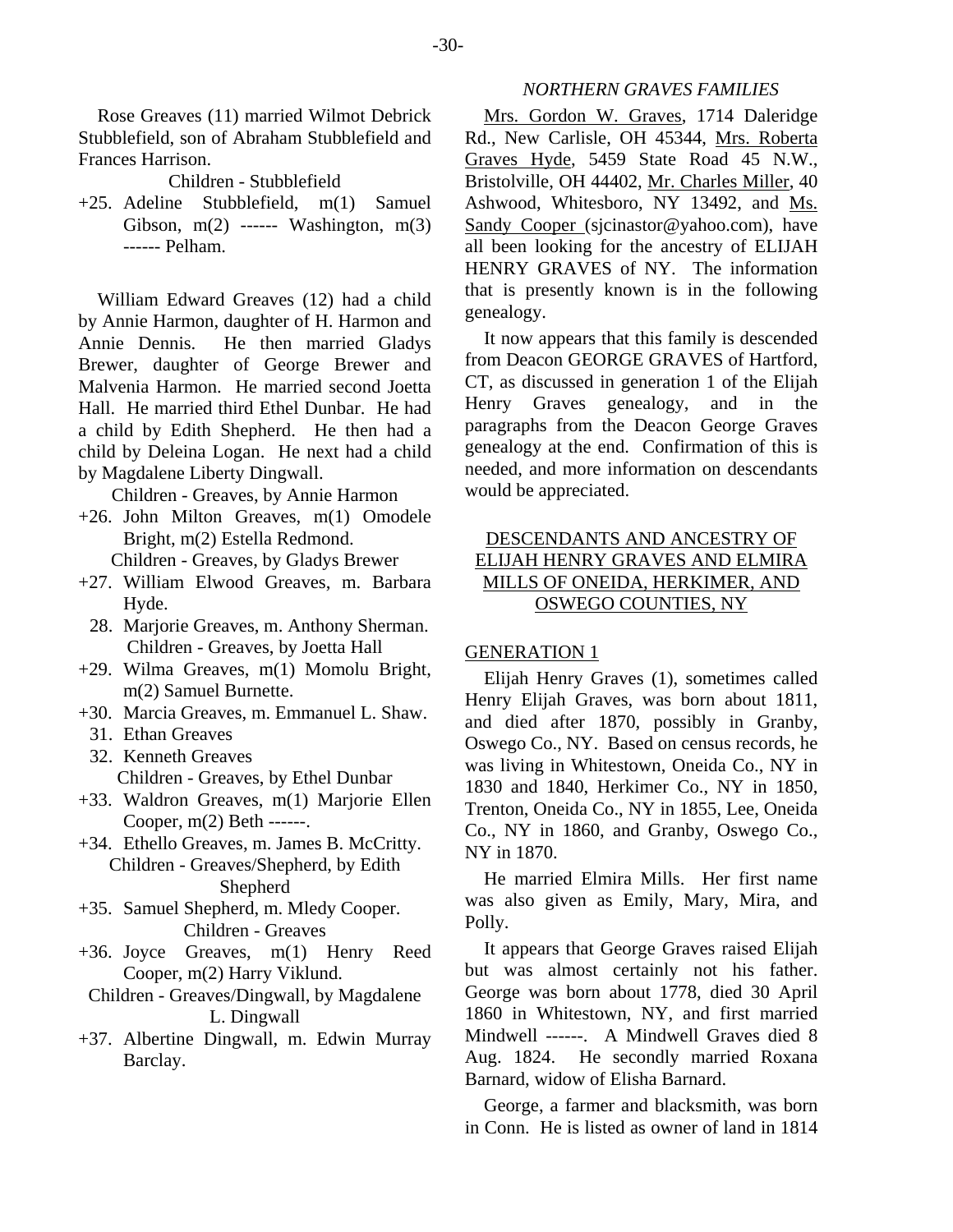in Whitestown. In 1835 he was living next door to Elijah and was over 45 years of age. In 1840 he was listed as 60-70 and his wife as 50-60. In 1835 he owned 50 acres of land and had 12 cattle, 3 horses, 17 sheep, 7 hogs, and manufactured 30 yards of flannel.

George joined the Whitestown Presbyterian Church 3 Jan. 1817. A canvas taken by the Whitesboro Presbyterian Society between 1813-1816 lists him as head of family; wife Mindwell; mother to Mr. Graves, Sarah; and Elijah Wright, child taken to bring up. The will and probate of it state that George never had any children and had no relations surviving. A special provision states that on death or remarriage of wife Roxana that remainder of his estate go to the six children of Henry E. who lived with him from age of 18 months to 21 years.

There is a church record in Whitestown for the marriage of Thomas Graves to Mindwell Williams, both of Whitestown, on 6 Dec. 1802. A Mindwell Graves died 8 Aug. 1824. A Thomas Graves died 12 Sept. 1811 at age 29 in East Windsor, Conn. Was this the Mindwell that married George Graves? Could George's name have been George Thomas Graves? Could Elijah Wright have been a son of one of George Graves's sisters, and thus a Graves descendant?

It appears that the father of Elijah Henry Graves was Titus Graves, brother of George Graves. In support of this, George Graves is reported to have had no children, his brother Titus died in 1814, Elijah Henry (sometimes called Henry Elijah) was born about 1811 (making him about 2-3 when Titus died) and George stated that Henry E. Graves lived with him from the age of 18 months (a very close match), and the oldest son of Elijah Henry Graves was named George Titus Graves (probably for his uncle who raised him and his father). Elijah Henry Graves would not have been listed in the 1810 census that included his siblings because he was not born until later.

Children - Graves

- +2. George Titus Graves, b. 11 April 1832, m. Helen Lorinda Davis, 18 Sept. 1856, d. 20 June 1912.
	- 3. Mary Graves, b. 1835 (Whitestown, Oneida Co., NY), prob. m. Oliver K. Gilbert (1870 census, Granby, NY).
- 4. Phebe Ann Graves, b. 1839 (Oneida Co., NY).
- 5. James Henry Graves, b. June 1842 (Oneida Co., NY), m. Sara Andrews, d. 1920 (Poland, Herkimer Co., NY).
- 6. William T. Graves, b. 1844 (Oneida Co., NY).
- 7. Lyman G. Graves, b. 1847-8 (Oneida Co., NY).
- 8. Edwin E. Graves, b. 1851.
- 9. Charles T. Graves, b.c. 1857.

# GENERATION 2

George Titus Graves (2) was born 11 April 1832 in Whitestown, Oneida Co., N.Y., died 20 June 1912 in South Trenton, Oneida Co., N.Y., and was buried in Cold Brook, Herkimer Co., N.Y. He married Helen Lorinda Davis, daughter of Lewis Davis and Maria ------, on 18 Sept. 1856. She was born 18 Sept. 1838 in Manheim, N.Y., died 19 Dec. 1902 in South Trenton, N.Y., and was also buried in Cold Brook. George was a carpenter and worked in a saw mill. At least their first 11 children were born in Cold Brook, Herkimer Co., N.Y.

# Children - Graves

- 10. Charles Henry Graves, b. 7 Aug. 1857, d. 21 Feb. 1858 (Cold Brook, NY).
- 11. Infant, b. and d. 7 Aug. 1857 (Cold Brook, NY).
- +12. Charles Lewis Graves, b. 5 Dec. 1859, m. Eva Weiss, 21 Sept. 1881, d. 6 Aug. 1919.
- 13. Infant, b. and d. 22 Feb. 1862 (Cold Brook, NY).
- 14. Elmyra (or Almira or Miria) Graves, b. 3 April 1863, m(1) Charles Lanphere or Lamphear (d. 1909), m(2) Fred Bronstatter, 30 Nov. 1919.
- 15. George Graves, b. 24 June 1865.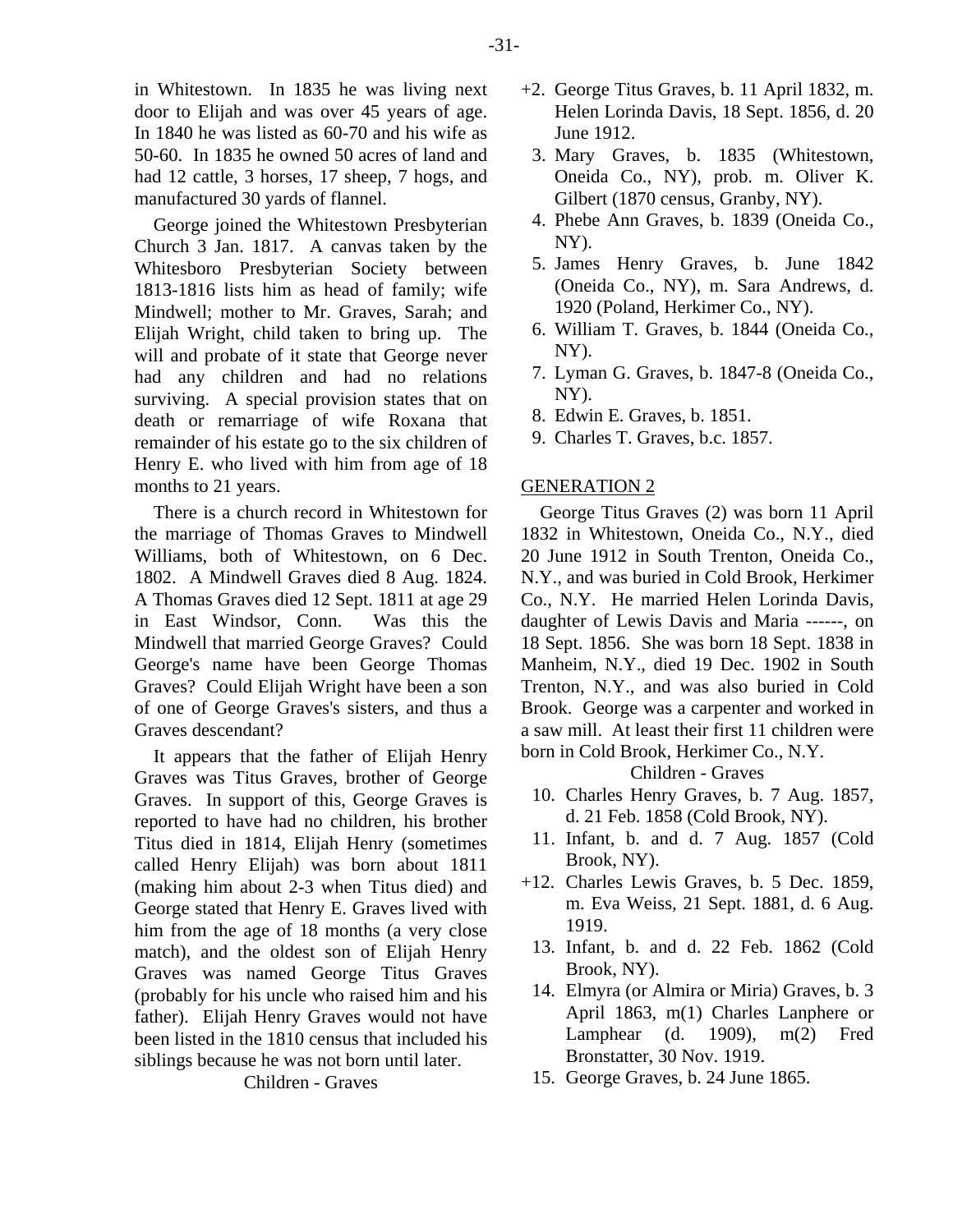- +16. Lyman George Graves, b. 19 April 1868, m. Ann Genette Gillette, 4 July 1887, d. 29 Sept. 1943.
	- 17. Emma Graves, b. 16 Jan. 1871, d. 24 May 1872 (Cold Brook, NY).
	- 18. Jane ("Jennie") Graves, b. 15 Feb. 1873, m. Peter Sheppard, Jr.
	- 19. Helen Graves, b. 26 May 1875, m. Peter Brown. They moved to New Hartford, NY.
- +20. Ellen Graves, b. 26 May 1875, m. George Sheppard, 17 Feb. 1893, d. 9 March 1959.
	- 21. Eugene Francis Graves, b. 18 May 1878.
	- 22. Henry Peter Graves, b. 12 April 1883, d.c. 1943.

#### GENERATION 3

Charles Lewis Graves (12) was born 5 Dec. 1859 in Cold Brook, Herkimer Co., N.Y., died 6 Aug. 1919 in Utica, Oneida Co., N.Y., and was buried 9 Aug. 1919 in New Forest Cem., Utica. He married Eva Weiss, daughter of John Weiss and Anna Elizabeth Rucker, on 21 Sept. 1881 in Ohio, Herkimer Co., N.Y. She was born 9 Oct. 1863 in Baden, Germany (death cert. says 8 Oct.), died 9 Aug. 1940 in Seneca Falls, Seneca Co., N.Y., and was also buried in New Forest Cem., Utica (no stone marks her grave, although there is one for her husband). They both belonged to the Lutheran Church.

Children - Graves

- 23. Anna R. Graves, b. 2 Dec. 1883 (Cold Brook, NY), m. George Elliott Evans, 20 April 1898 (Cold Brook, NY), d. 4 Dec. 1960 (Utica, NY). Bur. Forest Hill Cem., Utica, NY.
- +24. George Leonard Graves, b. 25 Nov. 1885, m. Bertha Mae Wilson, 28 June 1905, d. 4 May 1957.

Lyman George Graves (16) was born 19 April 1868 in Cold Brook, Herkimer Co., N.Y., died 29 Sept. 1943 in Schuyler, Herkimer Co., N.Y., and was buried in West Schuyler Cem. He married Ann Genette Gillette, daughter of Andrew J. Gillette and

Henrietta Worden, on 4 July 1887 in Schuyler, N.Y. She was born 18 June 1866 or 1868 in Herkimer, died 21 Jan. 1921 in Schuyler, and was buried in West Schuyler Cem. (on Newport Rd. between Schuyler and Utica), all in Herkimer Co., N.Y. Lyman was a carpenter. All the following children were born in Schuyler, N.Y.

#### Children - Graves

- 25. Clarence Graves, b. 30 Oct. 1888, never married, d. 19 Feb. 1966. Bur. West Schuyler Cem.
- 26. Clara Graves, b. 1 April 1890, d. 21 Aug. 1890.
- +27. Viola Graves, b. 10 Sept. 1891, m. John Leonard Weiss, 1 Jan. 1919.
- 28. Bernard Lyman Graves, b. 26 Aug. 1894, m. Ethel Hughes, 14 Aug. 1932 (probably at Frankfort Methodist Church, Frankfort, N.Y.), d. 13 Feb. 1972. She was b. 8 Feb. 1894 and d. 7 Aug. 1960. No children.
- +29. William Lewis Graves, b. 11 Dec. 1900, m. Grace Marie Seelbach, 13 June 1931, d. 8 Dec. 1975.

Ellen Graves (20) was born 26 May 1875, and died 9 March 1959 at her home on Cold Brook-Ohio Road, Herkimer Co., NY. She married George Sheppard on 17 Feb. 1893 in Prospect, Herkimer Co., NY.

George Sheppard was a brother of Peter Sheppard, Jr., who married Jane Graves, sister of Ellen. Their father Peter was married to Susan Davis, sister of Helen who married George Titus Graves.

### Children - Sheppard

- 30. Charles Sheppard; lived in Gray, N.Y.
- 31. Gardner Sheppard; lived in Cold Brook, N.Y.
- +32. Harold George Sheppard, m. Gladys Mabel Weiss.
	- 33. daughter, m. Lyle Dygert. Lived in Poland, N.Y.
	- 34. daughter, m. Howard Bunce. Lived in Gray, N.Y.

#### GENERATION 4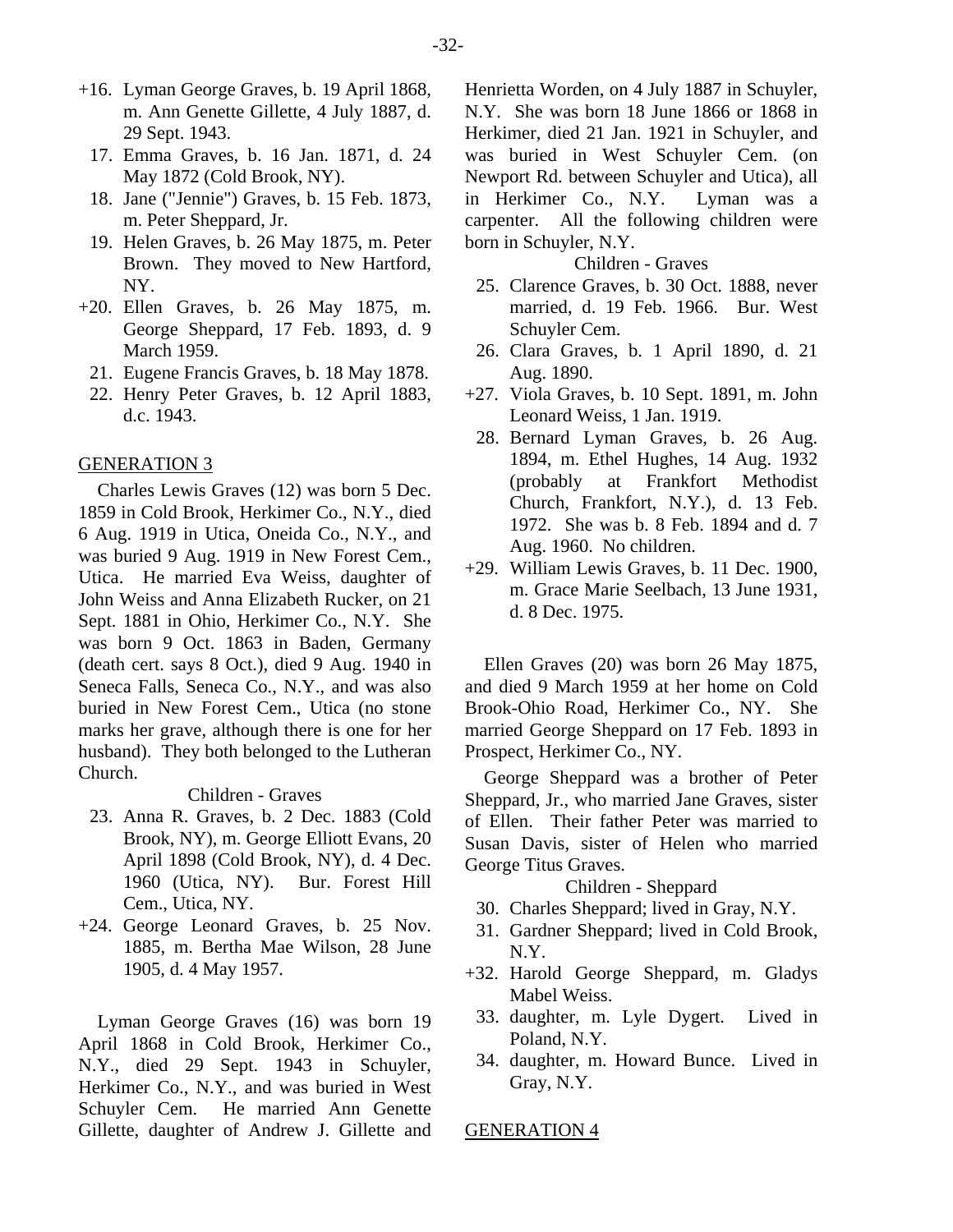George Leonard Graves (24) was born 25 Nov. 1885 in Utica, Oneida Co., N.Y., died 4 May 1957 at Marcy State Hospital, Utica, N.Y., and was buried in the Wilson plot, Forest Hill Cem., Utica. He married Bertha Mae Wilson, daughter of John F. Wilson, Jr. and Jennie Sabastian, on 28 June 1905 in Utica. She was born 10 Dec. 1888 in Utica, died 7 June 1973 at Faxton Hospital, Utica, and was also buried in the Wilson plot, Forest Hill Cem. She was a buyer. They both belonged to Grace Episcopal Church.

Children - Graves

+35. George Wilson Graves, b. 25 April 1906, m. Virginia E. Williams, 25 Nov. 1937, d. 4 May 1982.

Viola Graves (27) was born 10 Sept. 1891 in Schuyler, Herkimer Co., N.Y. She married John Leonard Weiss, son of Leonard John Weiss and Caroline Blum, on 1 Jan. 1919, probably in Frankfort Methodist Church, Frankfort, N.Y. He was born 31 May 1895 in Utica, Oneida Co., N.Y., died about 1968-69, and was buried in West Schuyler, N.Y. (Either before or after marrying Caroline Blum, Leonard John Weiss married Lucinda Horton. Could this be a connection to the Horton mentioned by Mr. Huntsman on p. 92 of the 1977 newsletter?)

It is interesting to note that Leonard John Weiss who married Caroline Blum was a son of John Weiss and Anna Elizabeth Rucker. Those were also the parents of Eva Weiss who married Charles L. Graves, #12.

# Children - Weiss

- 36. Gladys Mabel Weiss, b. 10 March 1922, m. Harold George Sheppard. See #32 for descendants.
- +37. Leonard Lyman Weiss, b. 16 Aug. 1925, m. Stella Halko, 13 Oct. 1951.

William Lewis Graves (29) was born 11 Dec. 1900 in Schuyler, and died 8 Dec. 1975 in Ilion Hospital, Ilion, both in Herkimer Co., N.Y. He married Grace Marie Seelbach, daughter of Charles Seelbach of N.Y. City and Susan Beatrice Winckel of Bremen, Germany, on 13 June 1931 at Frankfort Methodist Church, Frankfort, Herkimer Co., N.Y. She was born 15 June 1911 in Little Falls, Herkimer Co. William Lewis Graves was a lathe operator and equalizer at Union Fork and Hoe, Frankfort, N.Y. All the following children were born in Ilion, Herkimer Co., N.Y.

#### Children - Graves

- +38. Elaine Janet Graves, b. 5 May 1936, m. James LeFever, 29 Nov. 1958.
- +39. Doreen Grace Graves, b. 6 Aug. 1939, m. David Frank Clute, 13 July 1963.
- +40. Arleen Dorothy Graves, b. 6 Aug. 1939, m(1) Wayne Robert Abrams, 7 June 1958, m(2) William Kellogg, 1 Jan. 1977.
- +41. Gordon William Graves, b. 6 Aug. 1945, m. Anne Margaret Ker Sullivan, 25 June 1966.

Harold George Sheppard (32), called William or Bill, married his cousin Gladys Mabel Weiss (#36). She was born 10 March 1922 in Frankfort, N.Y. He was previously married.

Children - Sheppard, by 1st marriage

42. William Sheppard

Children - Sheppard, by Gladys M. Weiss

 43. Gail Francine Sheppard, b. 25 Feb. 1954 (Ilion, NY), m. G. Michael Jay, 29 July 1972 (Ilion Methodist Church, Ilion, NY). No children as of Sept. 1977. They lived in Cold Brook, NY in 1977.

Following are the paragraphs from the Deacon GEORGE GRAVES genealogy showing the George Graves (#214) believed to have raised Elijah Henry Graves, and the Titus Graves (#215) believed to be his father.

#### GENERATION 5

John Graves (80) was born 9 Oct. 1735 at East Guilford, Conn., and died 13 April 1791. He first married Elizabeth Graves (#131),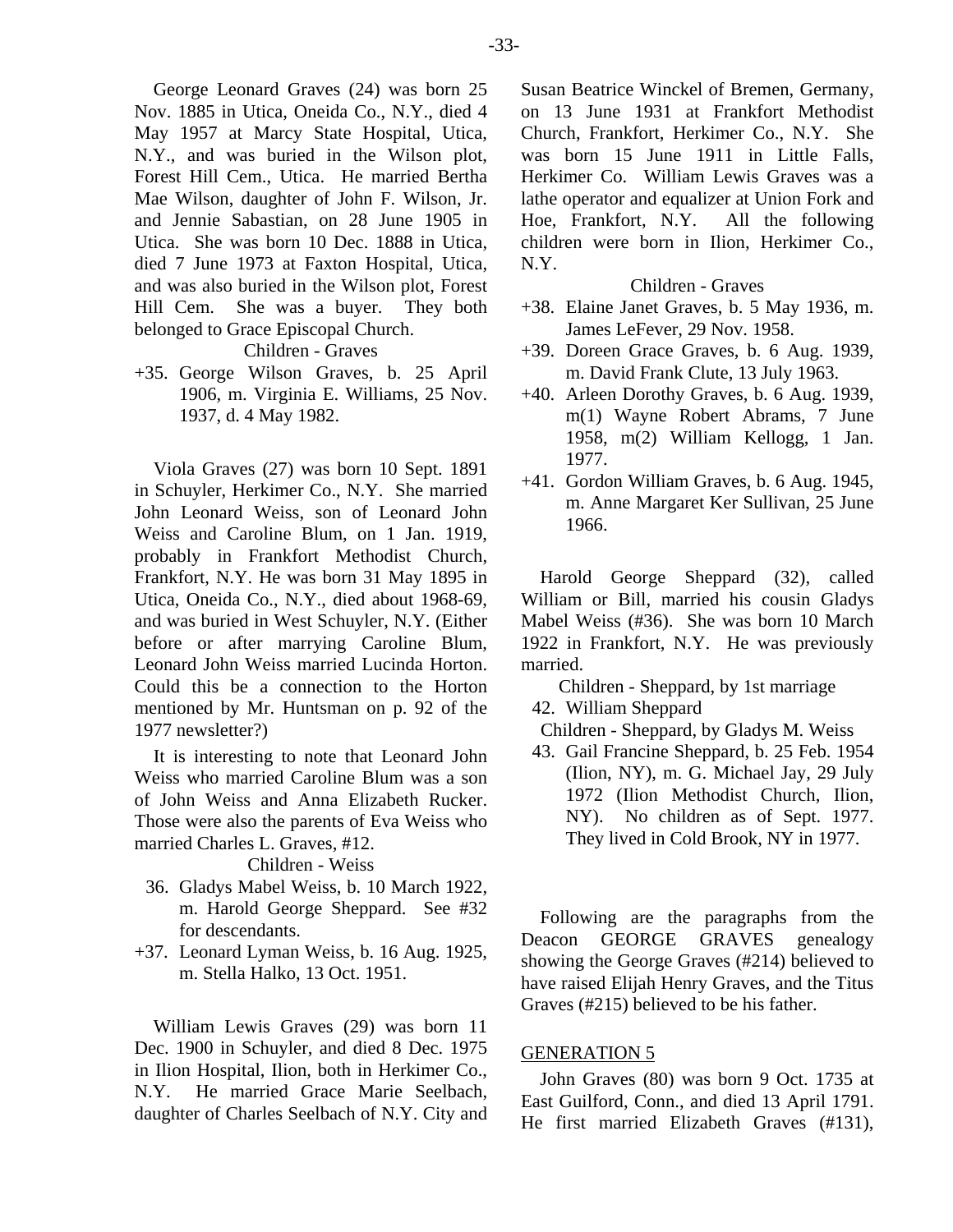daughter of Ebenezer Graves and Marion Isbell, on 20 Dec. 1760. She was born 4 (or 24) Sept. 1736 and died 17 April 1766 (or 1767?). He secondly married Sarah Dudley. She was born 14 March 1744 and died 19 Nov. 1799. He lived in Guilford, Conn.

Children - Graves

- +213. John Graves, b. 16 Oct. 1761, m. Hannah Crane, d. 28 April 1819.
	- 214. George Graves, b. 9 April 1763, married. No children. Lived in Westmoreland, Oneida Co., N.Y.
- +215. Titus Graves, b. 3 April 1765, m. Rachel Dudley, d. 1814.
	- 216. Miriam Graves, m. Joseph Bartlett, 23 May 1787, d. 23 Sept. 1791. He was b. 8 Nov. 1757, d. 23 Aug. 1787, and was son of Joseph Bartlett and Sarah Cruttenden of Guilford.

### GENERATION 6

Titus Graves (215) was born 3 April 1765 and died 1814. He married Rachel Dudley. They lived in Amenia, Dutchess Co., N.Y.

Children - Graves

- 427. Caleb Woodward Graves, b. 23 Dec. 1798, died young.
- 428. Polly Graves, b. 21 March 1801, m. Alfred Hoyt, 2 Feb. 1819. He was b. 30 Sept. 1795, son of Ezra Hoyt and Mercy Jeffry.
- 429. Sarah Graves, b. 11 July 1804, m. ------ McCurdy.
- 430. John D. Graves, b. Aug. 1807.

Ms. Marita Ortaleza, 911 West 75th Ave., #1, Anchorage, AK 99518 (pasagshak @yahoo.com), had a query in the Feb. 2001 newsletter for a MELISSA GRAVES, daughter of CHANDLER M. GRAVES. She is looking for the ancestry of Chandler.

Chandler M. Graves (1) grew up in VT and moved to WI. He married Abigail Lathrop, oldest daughter of Leamon (or Lemon or Lamon) P. Lathrop and Hannah Welch, on 17 Nov. 1847 in Fond du Lac Co., WI. She was

born 29 Nov. 1828 in Montpelier, Caledonia Co., VT, died 12 Jan. 1912 in Ellendale, ND, and was buried in Ellendale. Abigail married Lewis Ressiguir (?) as her second husband. The Lemon P. Lathrop family moved from VT to WI in 1846, settling in the area of Ripon and Berlin. Both children of Chandler and Abigail were born in Ripon or Berlin, WI.

(ED. NOTE: Chandler Graves is not a common name. There was a Chandler Graves, born about 1768-1774, possibly in Granville, MA, son of Roswell Graves and Lois Cole, descended from Deacon George Graves of Hartford, CT. Almost nothing is known about this Chandler Graves. He and other members of his family did live in Chazy and Champlain, Clinton Co., NY, just across Lake Champlain from VT, so perhaps he and others lived in VT for a while also.

There is also a record of a Chandler Graves, born 25 Feb. 1828, who married Mary Calkins on 16 Nov. 1854. Mary was born 24 Nov. 1832 or 1833, maybe in Camillus, Onondaga Co., NY, daughter of Levi Calkins (b. 6 April 1794 in Tinmouth, Rutland Co., VT) and Lepha Richmond (b. 2 March 1813 in Shoreham, VT). Their children were Chandler M. Graves, b. 2 Nov. 1855, d. 8 March 1856; Mary Maria Graves, b. 5 June 1857; and Sarah L. Graves, b. 1 March 1859, d. 27 Jan. 1860.

Neither the Chandler Graves born about 1770 nor the one born 1828 seem to be the same as the one being looked for. However, it is possible that the one born 1828 and the one who married Abigail Lathrop and possibly born several years earlier were cousins, and both descended from the older one, all descendants of Deacon George Graves. Or could the two born in the 1820's be the same person? Help would be appreciated.)

Ms. Joyce Padilla, 3459 East Highway 50, Salida, CO 81201 (jpadilla@amigo.net), would like to find the ancestry of JESSE GRAVES in the following genealogy. Others also interested are Ms. Bettijane Larson ,900 Palmer St., Missoula, MT 59802 (bjlarson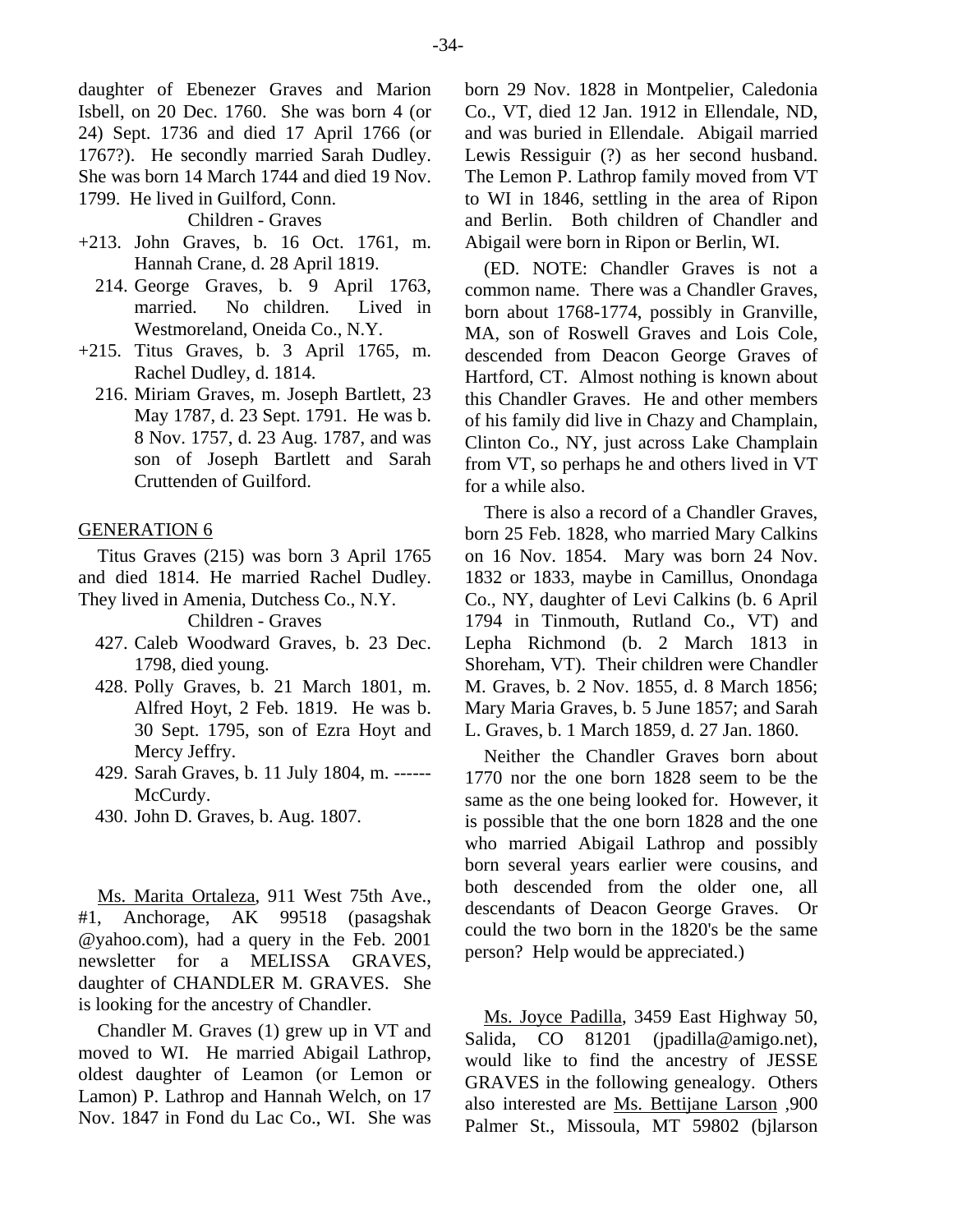@uswest.net), Mrs. Roy W. Eilert, 229 West 62nd St. North, Newton, IA 50208-9008, Mr. Leslie Lee Pence, 3712-36 Ave. South, Minneapolis, MN 55406 (les@innovamn.com), and Ms. Judy Buhmann, 950 Holly St., Denver, CO 80220 (jbuhmann@uswest.net).

(ED. NOTE: A review of known families gave only one possible match. A descendant of THOMAS GRAVES of Hartford, CT was Jesse Graves, probably born about 1793, son of Simon Graves and Persis ------, as shown in the next paragraph. Can anyone provide more information about this Jesse and his family?

Simon Graves (486) was born 24 June 1752 in Sunderland, Mass. He first married Persis ------. He was in Capt. David Spears' Company in 1775, in Capt. Reuben Dickinson's Company, Col. Ruggles Woodbridge's Regt. in 1776, and in Capt. Timothy Childs' Company, Col. David Wells' Regt. in June 1777, in the Rev. War. They lived in Sunderland, and moved to Vermont after the birth of their first child. (R-200) Children - Graves

- 1103. Hannah Graves, b. 25 Dec. 1779 (Sunderland), m. Elisha Mack (of Montague, Mass.), 16 Jan. 1793.
- 1104. Salmon Graves
- 1105. Simon Graves, Jr.
- +1106. Joseph Graves, b. 21 July 1784, m. Cynthia Tousley, d. 1877.
- 1107. Benoni Graves
- +1108. Ira Graves, b. 16 Aug. 1790, m. Polly ------.
- +1109. Susan Graves, b. 21 June 1794, m. Reuben Tousley, d. 1879.
	- 1110. Jesse Graves
	- 1111. Sarah Graves
- +1112. Persis Graves, b. 1 April 1804, m. Nathan Underhill, 18 Nov. 1830, d. 28 June 1888.)

# DESCENDANTS OF JESSE GRAVES AND LUCINDA WILDER OF VT & IL

Jesse Graves (1) was born 12 Sept. 1793 in VT, and died 22 April 1857 in Oakland Twp., Louisa Co., IA. He married Lucinda Wilder (or Wildon). She was born 17 March 1797 in VT, and died 17 Feb. 1856 in Oakland Twp., Louisa Co., IA. Both she and Jesse were buried in Carpenter Cem., Oakland Twp., Louisa Co., IA. Jesse also married Marills Haverland (before or after his marriage to Lucinda?).

Jesse and Lucinda moved from Fulton Co., IL to Louisa Co., IA in the early 1850's, and he was the second postmaster at Port Allen on about 30 March 1854, according to the book, *The Fork of the Rivers*, by Mabel Estle Brown. (*History of Louisa and Muscatine Counties, IA*)

Children - Graves

- +2. Erastus Graves, b.c. 1816, m. Julie Ann Johnson, 7 Feb. 1836, d. 13 April 1875.
- 3. Hannah Graves, b.c. 1820 (IN), m. Jacob Paullin Pollins, 1849 (IN).
- +4. Sylvester Graves, b.c. 1821, m. Hester Ann Griffin, 1 July 1846
- +5. Electra Graves, b.c. 1823, m. John C. Waldron, 14 March 1847.
- +6. Delatus Graves, b. 3 July 1825, m. Rhoda Purkel, 20 Dec. 1846, d. 4 Feb. 1908.
- +7. Alzina Graves, b. 1 April 1832, m. Samuel W. Hill, 28 May 1846, d. 9 Oct. 1872.
- +8. Benoni (or Benona) Graves, b. May 1834, m(1) Florinda (or Rebecca) McDaniel, m(2) Almira Day, 30 March 1865, d. Jan. 1902.
- +9. Elias Graves, b. 16 Nov. 1836, m. Melissa Caroline Christian, 26 May 1859, d. 1 Jan. 1926.

#### GENERATION 2

Erastus Graves (2) was born about 1816 in NY, and died 13 April 1875 in Baxter, Jasper Co., IA. He married Julia (or Julie Ann) Johnson on 7 Feb. 1836 in Fulton Co., IL. She was born in 1826 in NY, and died in 1899. He was listed in the 1850 census for Centre Twp., Fulton Co., IL, the 1852 census for Freedonia

# GENERATION 1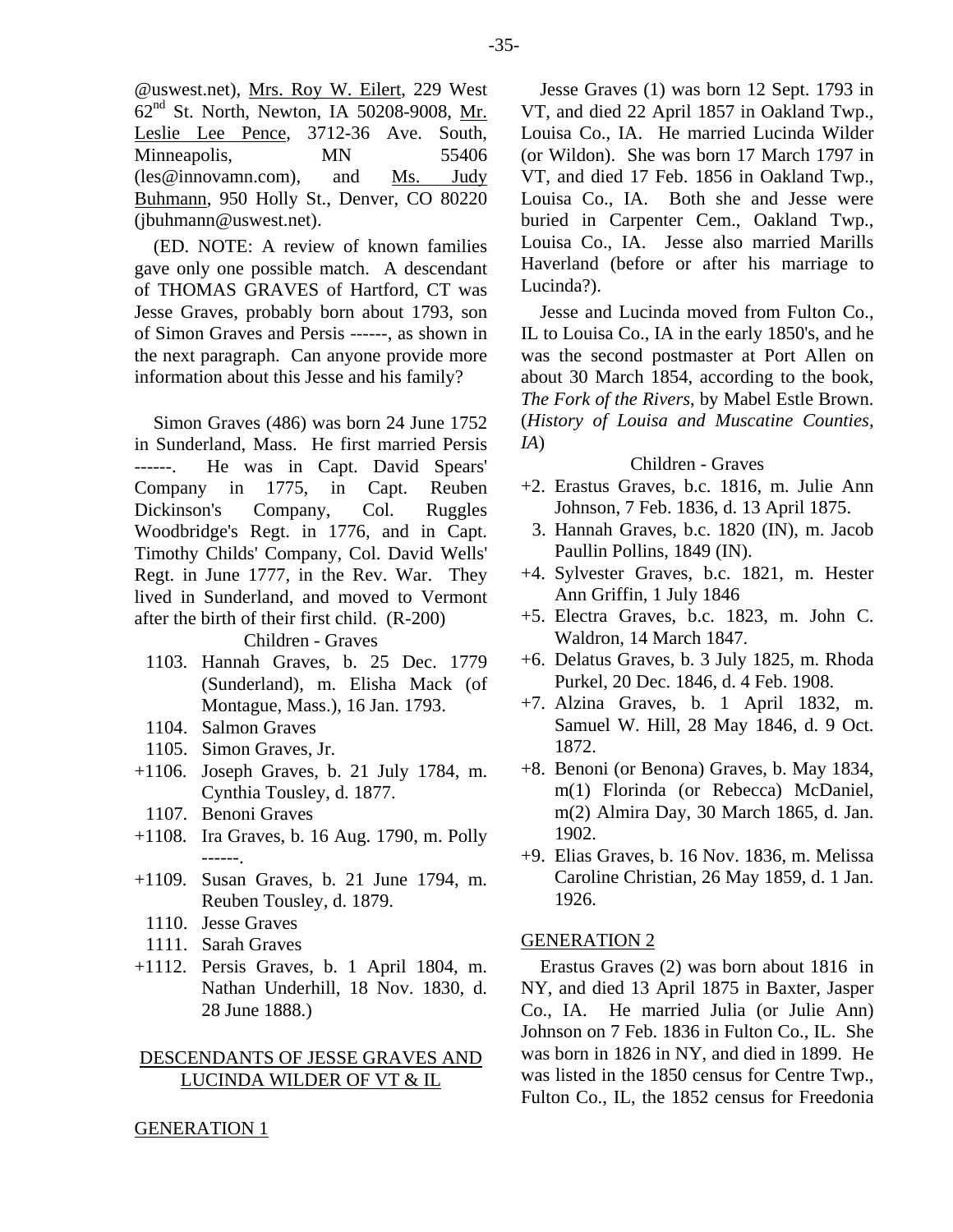Twp., Louisa Co., IA, and the 1860 census for Oakland Twp., Louisa Co., IA.

Children - Graves

- 10. Jesse Graves, b.c. 1840, d. 30 Dec. 1863 (Winchester, VA). He enlisted in the 28th Infantry, Jasper Co., Iowa, in the Civil War, and was missing at Winchester, VA.
- +11. David Graves, b.c. 1842, m. Melissaette E. Thompson, d. 1907.
- +12. Alexander Graves, b. 24 April 1848, m. Elizabeth Hill, 19 Oct. 1871.
- +13. George Washington Graves, b. 7 March 1853, m. Nancy Jane Colyar, 1880, d. 7 Oct. 1909.
- +14. Benjamin C. Graves, b.c. 1860 (or 1848), m. Bell Corcoran, 19 May 1880, d. 1934.

Sylvester Graves (4) was born about 1821 in IN, maybe Warrick Co., based on the 1820 census. He married Hester Ann Griffin 1 July 1846 in Warren, IL. She was born in 1831 in Ohio. Both their children were born in IL.

Children - Graves

- +15. Sarah Emeline Graves, b.c. 1848, m. John Blake.
	- 16. Samuel Graves, b.c. 1858.

Electra Graves (5) was born about 1823, probably in NY. He married John C. Waldron on 14 March 1847 in Fulton Co., IL. He was born about 1825 in NY, and died 31 Dec. 1898 in Wilton, Muscatine Co., IA.

Children - Waldron

- 17. Jennie A. Waldron
- 18. Angeline Waldron, b.c. 1848 (IL).
- 19. George W. Waldron, b.c. 1851 (IL).
- 20. James Waldron, b. 1853 (IA).
- 21. Elenor Waldron, b.c. 1855 (IA).

Delatus Graves (6) was born 3 July 1825 in either IN (according to the 1860 IA census) or MD, died 1907 (or 4 Feb. 1903) in Oral, SD, and was buried there. His parents may have been born in IL or VT. He married Rhoda Purkel on 20 Dec. 1848 in Fulton Co., IL. She

was born about 1825 in KY or IL, and died in 1903 in SD. They were living in Louisa Co., IA in 1860. Around 1890 they homesteaded in SD. They had 10 children (or possibly 10 boys and 1 girl). All those listed below were born in or near Muscatine, Louisa Co., Iowa.

# Children - Graves

- 22. Harrison Graves
- 23. Naein Graves
- +24. William Graves, b. 21 Sept. 1848, m. Elizabeth Eveline Ewing.
- +25. Charles Graves, b.c. 1849, m. Mary Bare, 6 March 1872.
	- 26. Jason D. Graves, b.c. 1851.
	- 27. Danilla Graves, b.c. 1855.
- 28. Ira Graves, b.c. 1857.
- +29. Horace Greeley Graves, b. 8 Oct. 1862, m. Mary Matilda Ewing.
	- 30. Robert Lincoln ("Bob") Graves, b. 26 July 1865, m. Stella Harrison.
- +31. Grant Graves, b. 9 May 1867, m. Minnie Arnold.
- 32. Bert Graves, b. 15 Sept. 1869, m. Anna ------.

Alzina Graves (7) was born about 1832 in Canton, Fulton Co., IL. She married Samuel W. Hill on 28 May 1846 in Center, Fulton Co., IL. He was born about 1822 in OH, son of Francis Hill (b. NJ) and Elizabeth Truss (b. 1796, NJ). Samuel Hill moved his family to Louisa Co., IA in 1850-51, and Francis Hill moved his family there in 1859. The family members are buried in the Oakland/Carpenter Cem., Louisa Co., IA.

#### Children - Hill

- 33. William Hill, b.c. 1848.
- +34. Amanda Jane Hill, b.c. 1850, m. George W. Yocum, 11 April 1867, d. 7 April 1879.
	- 35. Jesse Hill, b. 16 Feb. 1851, d. 8 Oct. 1851.
	- 36. Liza Hill, b.c. 1852, d. 6 July 1857.
	- 37. Elizabeth Hill, b. 23 Jan. 1853, m. Alexander Graves (#12), 19 Oct. 1871, d. 1945. See #12 for descendants.
	- 38. Francis Hill, b. 13 Jan. 1855, m. Iowa Minerva Rine, d. 25 Oct. 1939.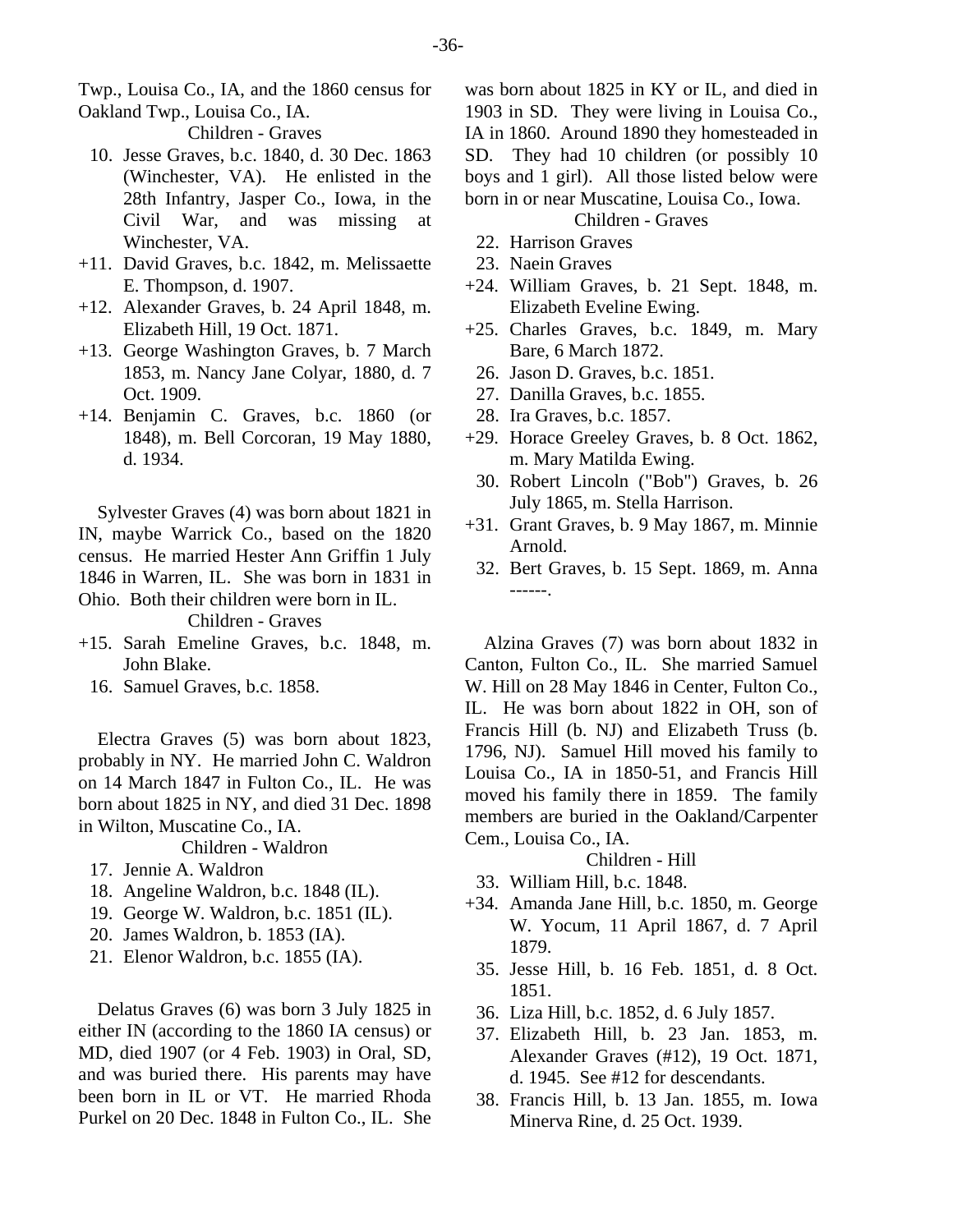- 39. Lucinda Hill, b.c. 1856, d. 18 Oct. 1857.
- 40. Martha Hill, b. 22 Aug. 1857, m. Johnathon King Solomon, 20 Sept. 1872, d. 4 June 1930.
- 41. Harriet Hill, b. 1861, m. Isaac M. Harsch, 9 Dec. 1875, d. 1941.
- 42. Alzina Hill, b. 19 Aug. 1865, d. 1 March 1866.
- +43. Melissa Hill, b. 19 Aug. 1868, m(1) Daniel W. Murphy, 31 Dec. 1882, m(2) Chet Muck, 5 Nov. 1889.
	- 44. Samuel E. Hill, b. 7 Aug. 1871, d. 19 Dec. 1886.

Benona (or Benoni) Graves (8) was born in May 1834 in IL, and died in Jan. 1902 in Helena, OK. He first married Florinda (or Rebecca) McDaniel on 8 July 1854. She was born about 1837 in IA. He married second Almira Day on 30 March 1865 in Washington Co., IA. She was first married to Mr. Begot. Benona Graves was a Civil War veteran from IA.

Children - Graves, by Florinda McDaniel

- 45. Mary Graves, b.c. 1855.
- 46. Martha Graves
- 47. Marvin Graves
- 48. Isabelle Graves
- 49. Amanda Graves
- 50. Eva Graves Children - Graves, by Almira Day
- 51. Elsie Graves
- 52. Anna Bell Graves, b. 1865, m. Howard Frizell.
- 53. Jennie Amelia Graves, b. 19 March 1866, m. Thomas Morton Hobson.
- 54. Elma Geneva Graves, b. 1 Jan. 1868, m. John Wesley Tapp, 20 Oct. 1886 (Mankota, Jewell Co., KS), d. June 1944 (Fruita, CO). He was b. 1862 in IL, and d. 16 Oct. 1936 in Fruita, CO.
- 55. Laura Estella Graves, b.c. 1870.
- 56. Grace Graves, b.c. 1878 (or 1874).
- 57. Charles Graves, b. 16 June 1878, d. 1961 (Newberg, Yamhill Co., OR).
- 58. Clara Graves, b.c. 1881 (or 1872).

Elias Graves (9) was born 16 Nov. 1836 in Fulton Co., IL, and died 1 Jan. 1926 in Joshua Twp., Fulton Co., IL, at son Henry's home. He married Melissa Caroline Christian, daughter of Peter Christian and Mary Johnson, on 26 May 1859 in Jefferson Twp., Louisa Co., IA. She was born 11 April 1842, died in Fulton Co., IL, and was buried in Fiatt Cem., Canton, IL.

Elias served in the Civil War. During the war, Melissa was a camp follower and kept a diary of her experience as a soldier's wife. Elias wrote about his war experiences and titled it, "The Partial Travils of Elias Graves."

Children - Graves

- 59. Ira Graves, b. 16 Feb. 1860.
- 60. Elias C. Graves, b. 18 Aug. 1861.
- +61. Joseph Henry Graves, b. 7 Aug. 1867, m. Mary Newburn, 20 May 1890, d. 1934.
- 62. Anna May Graves, b. 10 Sept. 1872, m. Benjamin Franklin Johnson, d. 1 April 1926 (Cuba, IL). He was b. 10 Sept. 1872 in Newton, IA.
- 63. Peter Jesse ("Hap") Graves, b. 23 June 1875, m. Anna Hamm, 12 Nov. 1898 (Fulton Co., IL).
- 64. Thomas Richard Graves, b. 18 Sept. 1879 (Cass, Fulton Co., IL), m. Blanche Ethel McConkey, 23 Feb. 1902, d. 16 Dec. 1904 (Cuba, IL). She was b. 15 Aug. 1882 in Weldon, Dewitt Co., IL, and d. 3 Aug. 1964 in Peoria, IL, dau. of Samuel Lafferty McConkey and Martha Matilda Henderson.
- +65. Jane Graves, b. 5 Feb. 1882, m. Harvey McConkey, 23 June 1901, d. 6 Dec. 1965.

# *REAR ADM. THOMAS GRAVES OF CHARLESTOWN, MA*

Ms. Joan DeLunger, 361 Hacienda Dr., Cayucos, CA 93430 (cjde@thegrid.net), is descended from Rear Adm. THOMAS GRAVES as follows: Thomas<sup>1</sup>, Joseph<sup>2</sup>,  $Richard<sup>3</sup>$ , Jonathan<sup>4</sup>, Jonathan<sup>5</sup> m. Esther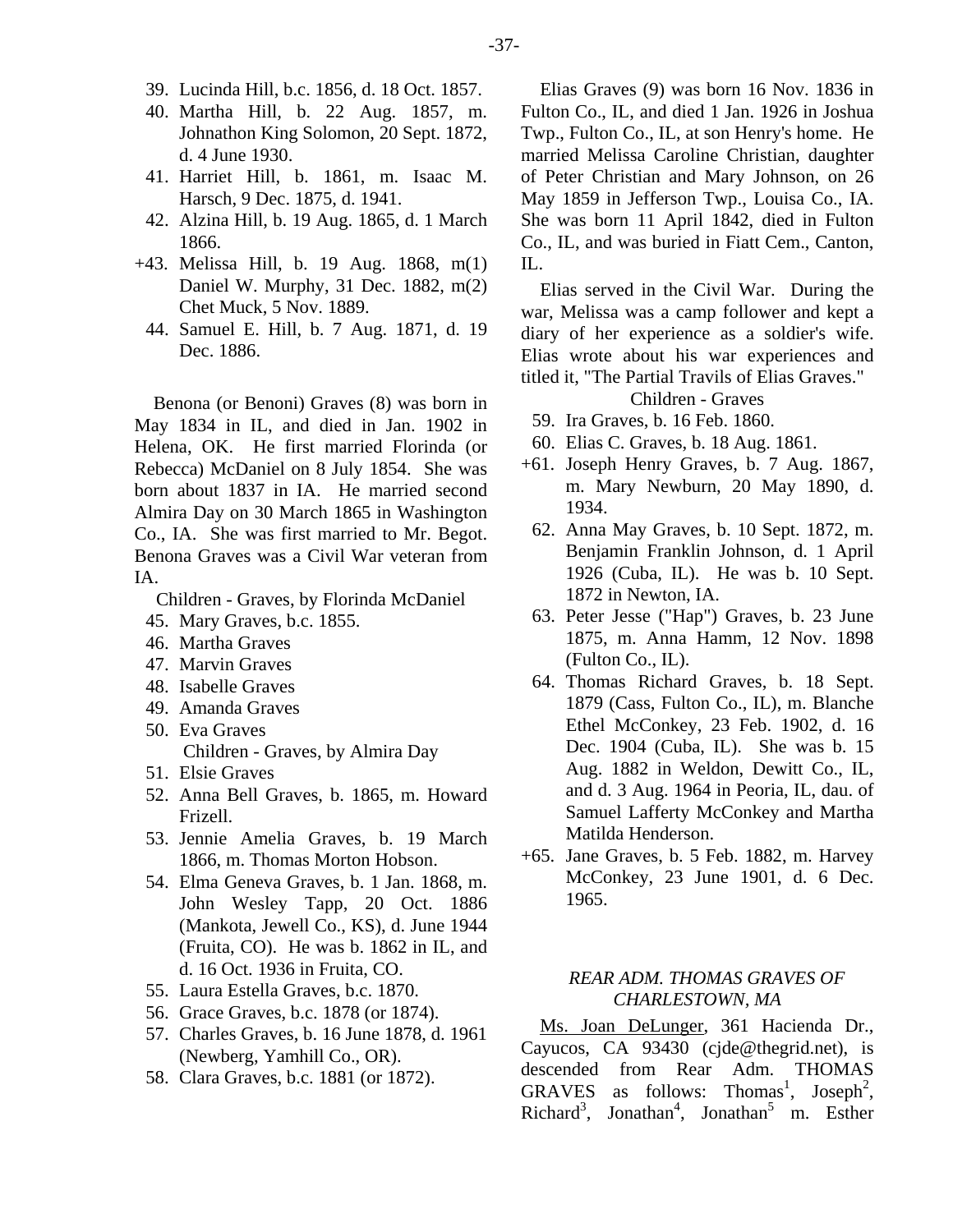Parry, William<sup>6</sup> m. Lucy Wheeler, Mary E.<sup>7</sup> Graves m. Edmund Davis, (8) Mary E. Davis m. William Graves, (9) Catherine Graves m. Royal Cheney, (10) Kate Gertrude Cheney m. Arthur Bradford Davis, (11) Gertrude Hastings Davis m. Charles Royal Foster, (12) Carolyn Joan Foster m. Jon Douglas DeLunger. Because of the marriage in generation 8, a second line of descent is Jonathan<sup>5</sup> m. Esther Parry, Thaddeus<sup>6</sup> m. Mary Mann, William<sup>7</sup> Graves m. Mary E. Davis, etc.

She also wrote that family legend suggests Native American connections. However, she has not been able to find any evidence of this. Can anyone help? If there is any truth to the rumor, perhaps it was through a line other than Graves?

Ms. Ann Skidmore (askid@summit.net), Mr. Norvan L. Johnson, 6600 West 178th St., Tinley Park, IL 60477-4051 (norvan@covad.net), and Mr. Douglas Eugene ("Gene") Traywick, Jr. (dougetraywickjr@yahoo.com), are all supposedly descended from JOHN GRAVES, eldest child of Rear Adm. THOMAS GRAVES. The first generation below is a summary of Rear Adm. Thomas Graves and his children. As can be seen, the eldest son John was not previously traced, so this is exciting. The following generations show the purported descendants of John Graves.

Most of the following information is from Norvan Johnson. Much is originally from an undocumented manuscript, "Some Descendants of Isaac Cox", written by John C. Cox, dated 1907. Gene Traywick is descended through Elizabeth Cox, #17, in the following genealogy.

Documentation for this genealogy is needed, especially to prove that John who married Dorcas Pett was the son of Thomas, and for the children of John Graves.

#### GENERATION 1

Thomas Graves (1) was born 6 June 1605 at Ratcliff, England, near London (or at Stepney,

England), was baptized 16 June 1605 at Stepney, part of the city of London, and died 31 July 1653 (31st day, 5th month, 1653, old style calendar) in a sea battle with the Dutch in the English Channel. His will was dated 13 June 1652 and probated 1 Oct. 1653.

He married Katherine (or Katharine or Catharine) Gray before 1635 (probably by 1630) in England. She was born about 1606 at Harwich, England, died 21 Feb. 1682 (21,12, 1681 in old style calendar), and was buried 23 Feb. 1681/2. She was a daughter of Thomas Gray and Katherine Myles (daughter and coheir of Robert Myles, of Sutton, in County Suffolk).

# Children - Graves

- 2. John Graves, b. England. Did not go to America with his father, but left in England with relatives. Descendants not traced. Lived at Ham, near London.
- 3. William Graves, b. England, probably died young.
- +4. Rebecca Graves, b.c. 1631, m. Samuel Adams, 1651, d. 8 Oct. 1664.
- +5. Thomas Graves, b.c. 1638, m(1) Elizabeth Hagburne, 16 May 1677, m(2) Sarah Stedman, 15 May 1682, d. 30 May 1697.
- +6. Nathaniel Graves, bapt. 5 Nov. 1639, m. Elizabeth Russell, 24 Aug. 1664, d. 12 Feb. 1680.
	- 7. Susannah Graves, b. 8 July 1643, m. (Rev.) Zechariah Symmes, Jr., 18 Nov. 1669, d. 23 July 1681. She was admitted to the church 17 April 1661. He was a graduate of Harvard College and pastor of Charlestown Church. After Susannah died, he secondly married Mrs. Mehitable Dalton, widow of Hon. Samuel Dalton, and daughter of Henry Palmer. Zechariah d. 12 April 1710.
- +8. Joseph Graves, b. 13 April 1645, m(1) Elizabeth Maynard, 15 Jan. 1665/6, m(2) Mary Ross, 1678.

#### GENERATION 2

Capt. John Graves (2) was born about 1630 in England. He was a captain in the naval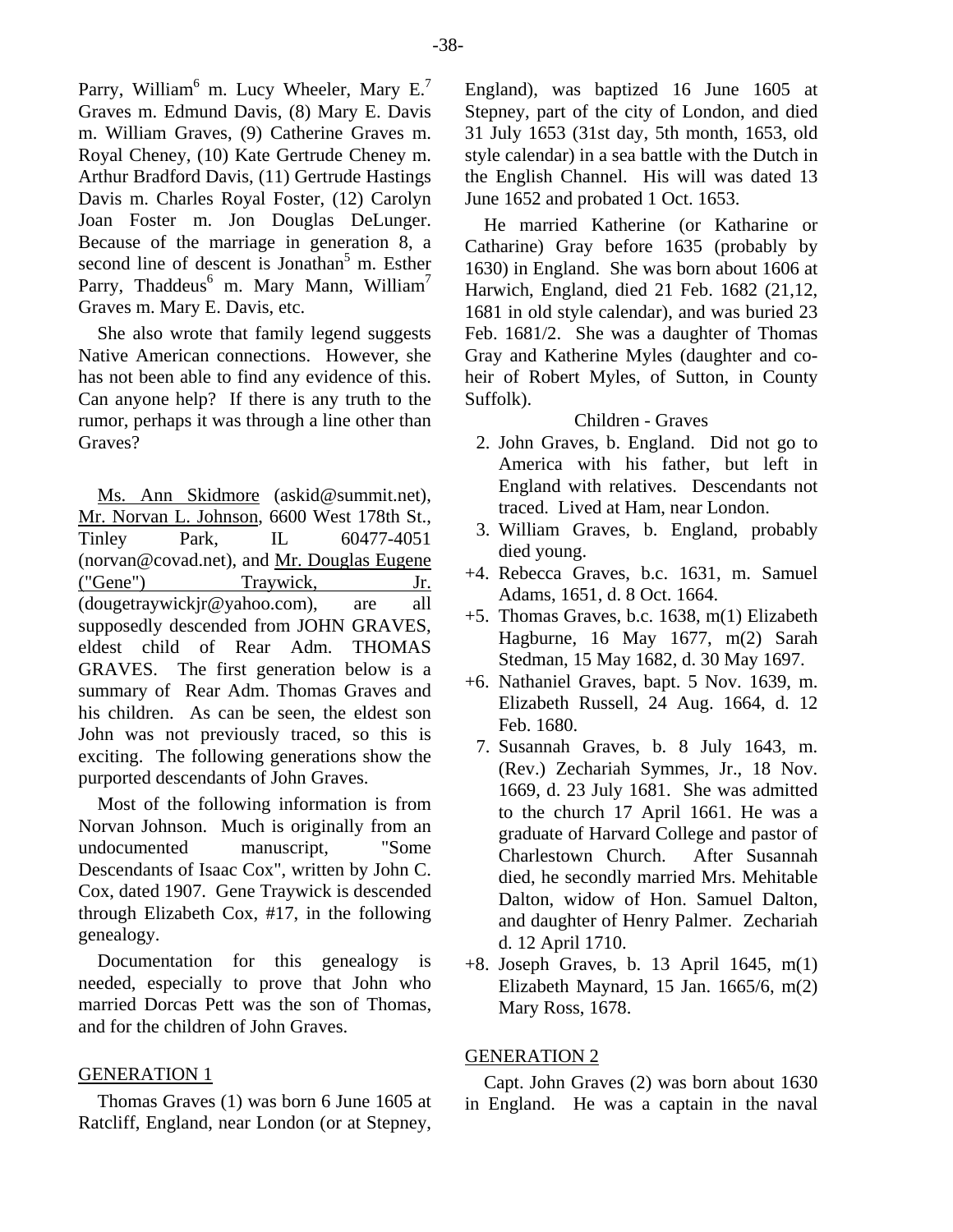wars with France in the late 1600's. He married Dorcas Pett.

Children - Graves

- +9. Phineas Graves, b.c. 1650, m. Elizabeth Carteret, d. 1700.
	- 10. Peter Graves
	- 11. Thomas Graves

#### GENERATION 3

Capt. Phineas Graves (9) was born about 1650, and died in 1700 in New Jersey. He was a captain in the British Navy. He is said to have emigrated to Elizabethtown, NJ about 1700, shortly before he died. He married Elizabeth Carteret, possibly a daughter of Philip Carteret and Mary Stuart. She was born 23 Nov. 1653 and died before 1700.

#### Children - Graves

+12. Dorcas Graves, b.c. 1685, m. Philip Cox, d. Feb. 1753.

#### GENERATION 4

Dorcas Graves (12) was born about 1685 and died in Feb. 1753. She married Philip (or Phillip) Cox, son of Isaac Cox and Sarah Sutton. He was born about 1677 or 1680 in or near London, England, and died about 1 Aug. 1736 in Somerset Co., NJ.

Children - Cox

- 13. John Cox, b.c. 1700.
- 14. Isaac Cox, b.c. 1702.
- +15. Philip Cox, b. 13 June 1705, m. Hannah Trembly, d. 19 Sept. 1785.
	- 16. Phineas Cox, b.c. 1707.
- +17. Elizabeth Cox, b.c. 1710, m. David Riggs.

#### GENERATION 5

Philip (or Phillip) Cox (15) was born 13 June 1705 and died 19 Sept. 1785, both in NJ. He married Hannah Trembly (or Trembley). It has also been said that he married twice, first to Anna Trembley and second to Johannah Trembley, but that sounds like the same person, especially since the births of the two sets of children overlapped.

Children - Cox

- 18. Isaac Cox, b.c. 1731, d.c. 1750.
- 19. Phillip Cox, b.c. 1732, d.c. 1750.
- 20. John Cox, b.c. 1734, d.c. 1759.
- +21. Peter Cox, b.c. 1736, m. Phoebe Winans.
- 22. Hannah Cox, b. 1732, m. James Sutton.
- 23. Susannah Cox, b.c. 1734, m. Moses Sutton.
- $+24$ . Isaac Cox, b. 25 June 1743, m(1) Nancy Gray, 1760, m(2) Sarah Sutton, c. 1761, d. 1838.

Elizabeth Cox (17) was born about 1710. She married David Riggs. He was born about 1710.

Children - Riggs

 25. David Riggs, Jr., b.c. 1750, m. Sarah Cox (#26). She was b.c. 1750.

Mrs. Barbara Alexander (Mrs. Richard E. Alexander), 6 Horizon Lane, Galena, IL 61036-9258, has been looking for the ancestry of her MARTHA GRAVES who married Isaac Cox and lived in NJ. From the information in the following genealogy, it looks very likely that this family is related to the preceding one descended from Phineas Graves.

Information has also been found for a JACOB GRAVES who was a Captain in the English Navy, married Martha Bentley, and had a daughter Martha Graves. Could this be the Martha Graves who married Martha Cox? Could Jacob Graves have been a brother of Phineas Graves?

# DESCENDANTS OF MARTHA GRAVES AND ISAAC COX OF NEW JERSEY

#### GENERATION 1

Martha Graves (1) lived in New Jersey in the 1680's. She married Isaac Cox. She apparently secondly married Mr. Bentley (?). Children - Cox

+2. Elizabeth Cox, m. David Sutton, c. 1720.

### GENERATION 2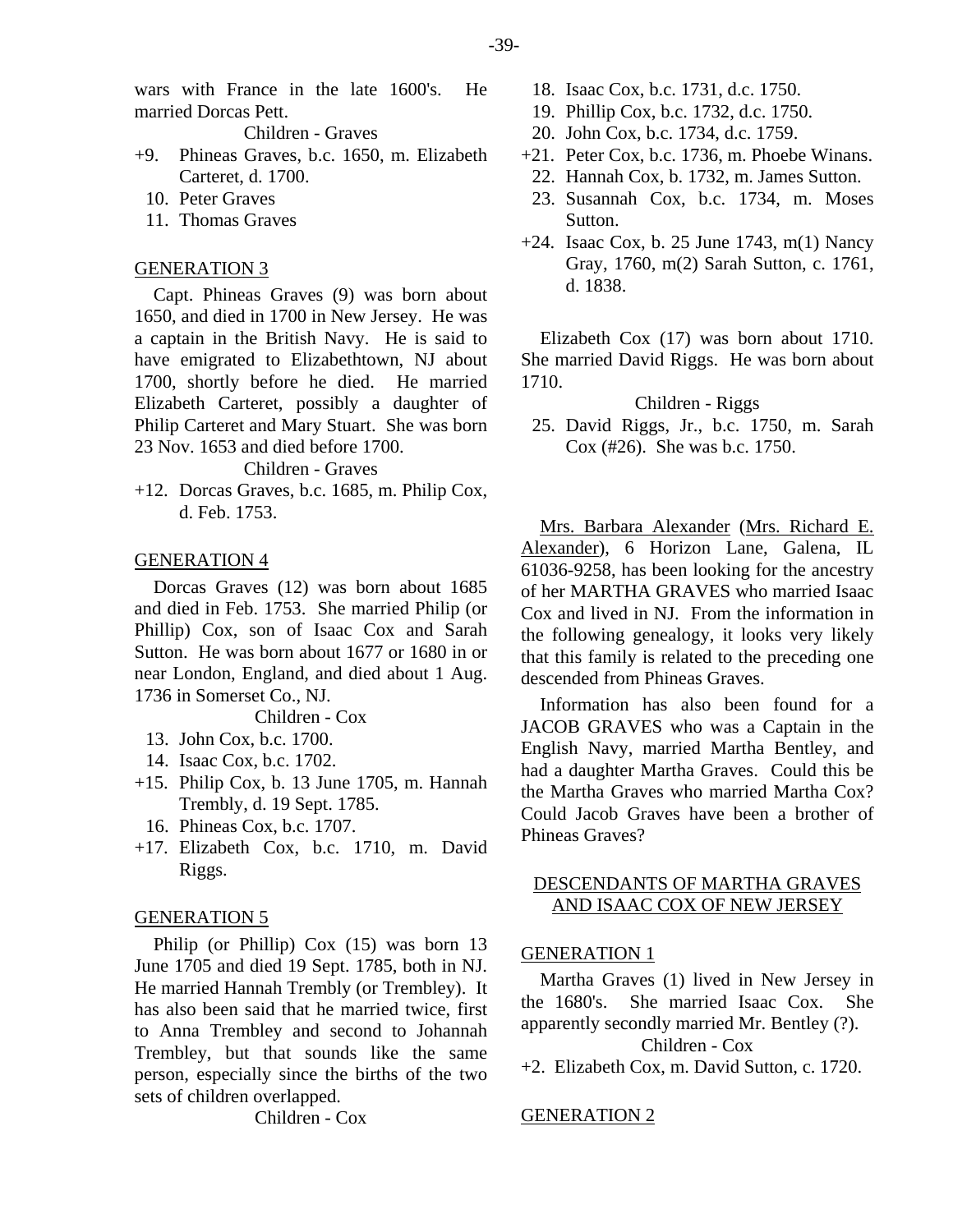Elizabeth Cox (2) married Rev. David Sutton about 1720. He was born 31 July 1703 and died Dec. 1775. All their children were born in Morris Co., N.J.

Children - Sutton

+3. Elizabeth Sutton, b. 10 Oct. 1724, m. Jacob Cosart, Jr., 1742-3, d. 21 Jan. 1812.

#### GENERATION 3

Elizabeth Sutton (3) was born 10 Oct. 1724 in Basking Ridge, Somerset Co., N.J., and died in 1758 in Mt. Olive, Morris Co., N.J. She married Rev. Jacob Cosart (or Cosad), Jr., son of Rev. Jacob Cosart and Annah Cox, in 1742- 3. He was born in 1724 in Bound Brook, Somerset Co., N.J., died 21 Jan. 1812 in Mt. Olive, and was buried in Mt. Olive Baptist Church Cem. between his two wives. He was a Baptist minister. After Elizabeth died, he secondly married Elizabeth Tingley. All their children were born in Morris Co., NJ.

Children - Cosad

- 4. Martha Cosad, b. 28 Dec. 1744, m. Robert Colver, Jr., Morris Co., N.J., d. 10 May 1823. He was b. 2 Sept. 1743.
- 5. Elizabeth Cosad, b. 174-, m. John Stark.
- 6. William Cosad, b. 1749.
- 7. Rachel Cosad, b. 1751, m. Samuel Butler.
- 8. Hannah Cosad, b. 1753, m(1) John Collins, Jr., c. 1771 (now Monongalia Co., W.Va.), m(2) James Leggett, d. Warren Co., Ohio.
- +9. Jacob Sutton Cosad, b. 10 Feb. 1755, m. Mercy Woodward, 1772, d. Aug. 1827.
	- 10. Mary Marah Cosad, b. 7 May 1756, m(1) John Coon, m(2) Benjamin Cutler, 1775 (N.J.), d. 14 Jan. 1811 (Fairfield, Ohio).
	- 11. Abigail Cosad, b. 1758, m. Samuel Barber, 1777 (Morris Co., N.J.), d. 1804. Bur. Old Baptist Burying Ground, Vittoria, Ontario, Canada. They moved to Norfolk Co., Canada in 1800. Samuel died in 1800 of foul play in Easton, Pa. on his way back to Canada where his family was waiting.

Jacob Sutton Cosad (or Cozad) (9) was born 10 Feb. 1755 in Mt. Olive, Morris Co., N.J., died in Aug. 1827, and was buried 22 Aug. 1827 in Cosad Cem., Fairfield (now Fairborn), Greene Co., Ohio. He was a Baptist minister, served in the War of 1812, and lived in N.J., W.Va., and Ohio.

He married Mercy Woodward, daughter of William Woodward and Hetty Buckner, about 1772 in Monongalia Co., W.Va. (was Va. then). She was born 1 Feb. 1756 in N.J. (?), died 18 May 1835 in Fairfield, Greene Co., Ohio, and was buried in Cosad Cem., Fairfield.

Their first 7 children were born in Monongalia Co., W.Va. (the last 2 in Morgan's Run), the next 2 in Hacker's Creek (near Berlin), Harrison Co., W.Va., and the last in W.Va. or Ohio.

#### Children - Cozad

- 12. Rev.) Jacob Cozad, b. 1773, m. Sarah Taylor, 25 Dec. 1808 (Harrison Co., W.Va.), d. 5 July 1862 (Hacker's Creek, W.Va.).
- 13. Rev.) John Cozad, b. 25 Oct. 1776, m. Sarah Powers, c. 1800 (Harrison Co., W.Va.), d. 17 Feb. 1842 (Cuba, Fulton Co., Ill.).
- 14. Elizabeth Cozad, b. 1779, m. John Jackson, Jr., 1 July 1797 (Harrison Co., W.Va.), d. 1845 (Fairfield, Greene Co., Ohio). Bur. Cosad Cem.
- 15. William Sutton Cozad, b. 26 Feb. 1781, m. Maria Bailey, 5 Jan. 1807 (Harrison Co., W.Va.), d. 25 Oct. 1853 (Fairfield, Ohio).
- 16. David Cozad, b.c. 1783-4.
- 17. Samuel C. Cozad, b. 7 Oct. 1785, m. Mary Mercer, 25 Jan. 1806 (Fairfield, Ohio), d. 1842 (Lewistown, Fulton Co.,  $III.$ ).
- 18. Benjamin ("Benny") Cozad, b. 1786, d. 26 July 1792 (Hacker's Creek, Harrison Co., W.Va.). Scalped by Indians at age 6.
- 19. Benjamin C. Cozad, b. 5 May 1793, m. Martha Shaw, 25 July 1810 (Butler Co.,

#### GENERATION 4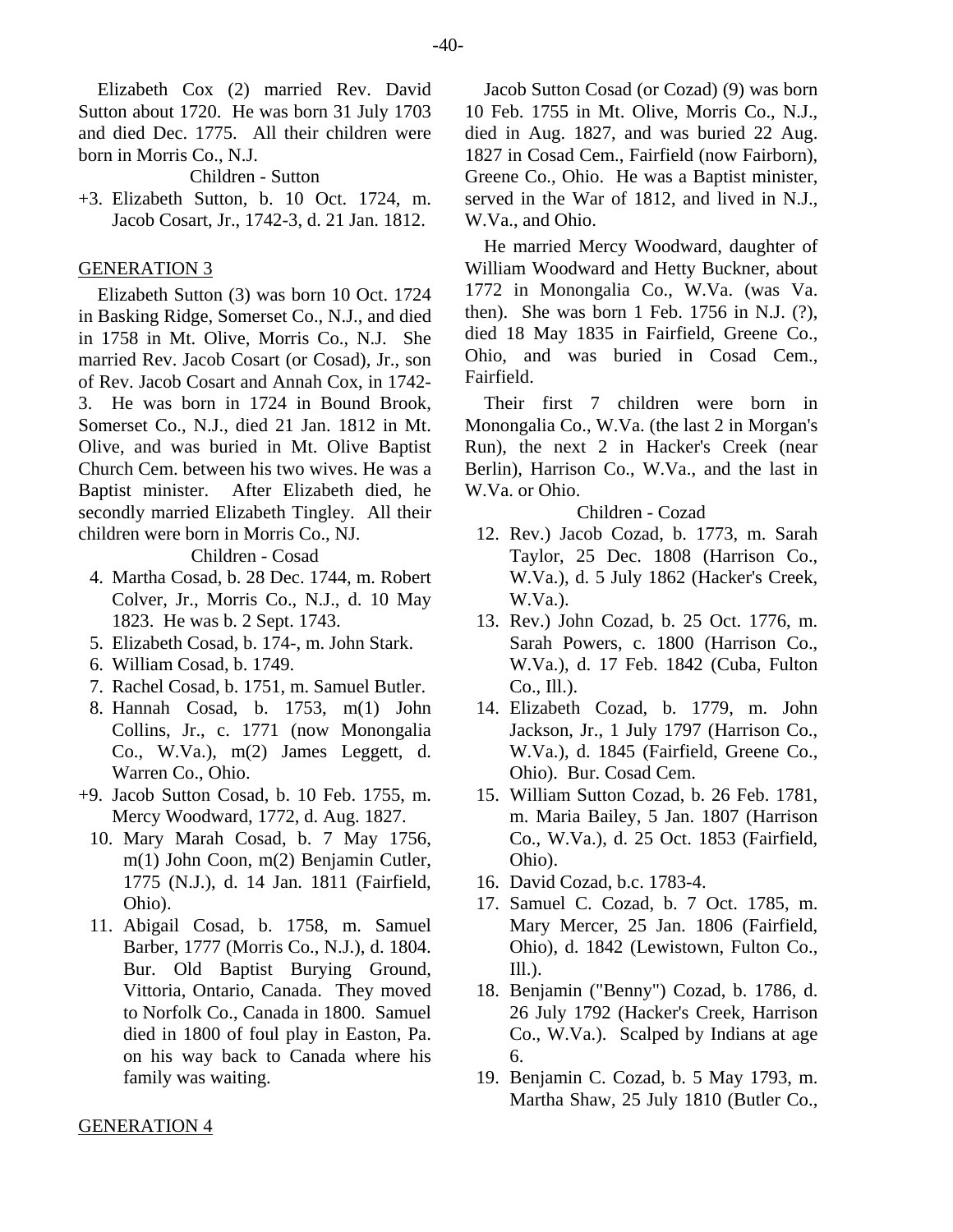Ohio), d. 27 Aug. 1849 (Ellisville, Fulton Co., Ill.).

- +20. Mary Cozad, b. 1 Feb. 1795, m. Moses Hall, Sr., 18 June 1817, d. 8 July 1866.
	- 21. Mercy Cozad, b. 11 July 1800, m. Samuel Williamson, 22 July 1817 (Fairfield, Ohio), d. April 1891 (Piqua, Ohio).

Mr. Stuart E. Wilson, 3928 Gristmill Circle, Liverpool, NY 13090 (stuwilson @worldnet.att.net), Mrs. Shirley Stanton, 72 Steep Hill Rd., Weston, CT 06883 (notnats@worldnet.att.net), Mr. Rich Melanson (richm0.ma@netzero.net), Mr. Antony Maitland, The Gables, Norton, Presteigne, Powys LD8 2EL, Wales (antonymaitland@compuserve.com), and Ms. Susan Johanson, 8260 Hornbuckle Dr., Springfield, VA 22153 (djohanson @mindspring.com), are all descended from SUSANNAH GRAVES, the younger daughter of Rear Adm. THOMAS GRAVES. In the book published in 1995, her descendants were not included. The first couple of generations of her descendants are below.

#### GENERATION 2

Susannah Graves (7) was born 8 July 1643, and died 23 July 1681. She married Rev. Zechariah Symmes, Jr. on 18 Nov. 1669. She was admitted to the church 17 April 1661. He was a graduate of Harvard College and pastor of Charlestown Church. After Susannah died, he secondly married Mrs. Mehitable Dalton, widow of Hon. Samuel Dalton, and daughter of Henry Palmer. Zechariah died 12 April 1710. All their children were born in Bradford, Essex Co., MA, except for Katherine who was born in Charlestown, Suffolk Co., MA.

#### Children - Symmes

+24. Susanna Symmes, b. 11 Oct. 1670, m(1) John Chickering, m(2) Benjamin Stevens, 18 Oct. 1715, d. 30 July 1753.

- +25. Sarah Symmes, b. 20 May 1672, m. Joshua Scottow, 25 May 1697, d. 15 March 1709.
- +26. Zechariah Symmes, b. 13 March 1674, m. Dorcas Brackenbury, 28 Nov. 1700.
- 27. Katherine Symmes, b. 29 March 1676.
- +28. Thomas Symmes, b. 31 Jan. 1678, m(1) Elizabeth Blowers, m(2) Hannah Pike, 28 March 1715, m(3) Eleanor Thompson, 19 Jan. 1720, d. 6 Oct. 1725.
- +29. William Symmes, b. 7 Jan. 1679, m. Elizabeth Langdon, 13 June 1706.
- +30. Rebecca Symmes, b. 20 July 1680, m. Ebenezer Osgood, 20 Dec. 1710.

# GENERATION 3

Susanna Symmes (24) was born 11 Oct. 1670 in Bradford, Middlesex Co., MA, and died 30 July 1753 in Andover, Essex Co., MA. She first married John Chickering, son of John Chickering and Elizabeth Hagborne. He was born 10 Aug. 1670 and died before 18 Oct. 1715, both in Charlestown, MA. She married second Benjamin Stevens on 18 Oct. 1715 in Charlestown, Suffolk Co., MA. He was born 24 June 1656 and died 8 Jan. 1730, both in Andover, MA. All Susanna's children were born in Charlestown, MA.

Children - Chickering

- 67. John Chickering, b. 6 Aug. 1693.
- 68. Sarah Chickering, b. 12 Sept. 1698.
- 69. Susanna Chickering, b. 15 May 1700, m. John Hancock, 25 April 1727 (Charlestown, MA).
- 70. Zachariah Chickering, b. 12 July 1702.
- 71. Samuel Chickering, b. 10 July 1704.

Sarah Symmes (25) was born 20 May 1672 in MA, and died 15 March 1709. She married Joshua Scottow on 25 May 1697 in Boston, MA. He was born in MA.

Children - Scottow

- 72. Rebecca Scottow, b.c. 1698, m. Joseph Austin.
- 73. Lydia Scottow, b. 17 Aug. 1704, m. Henry LeBosquet.
- 74. John Scottow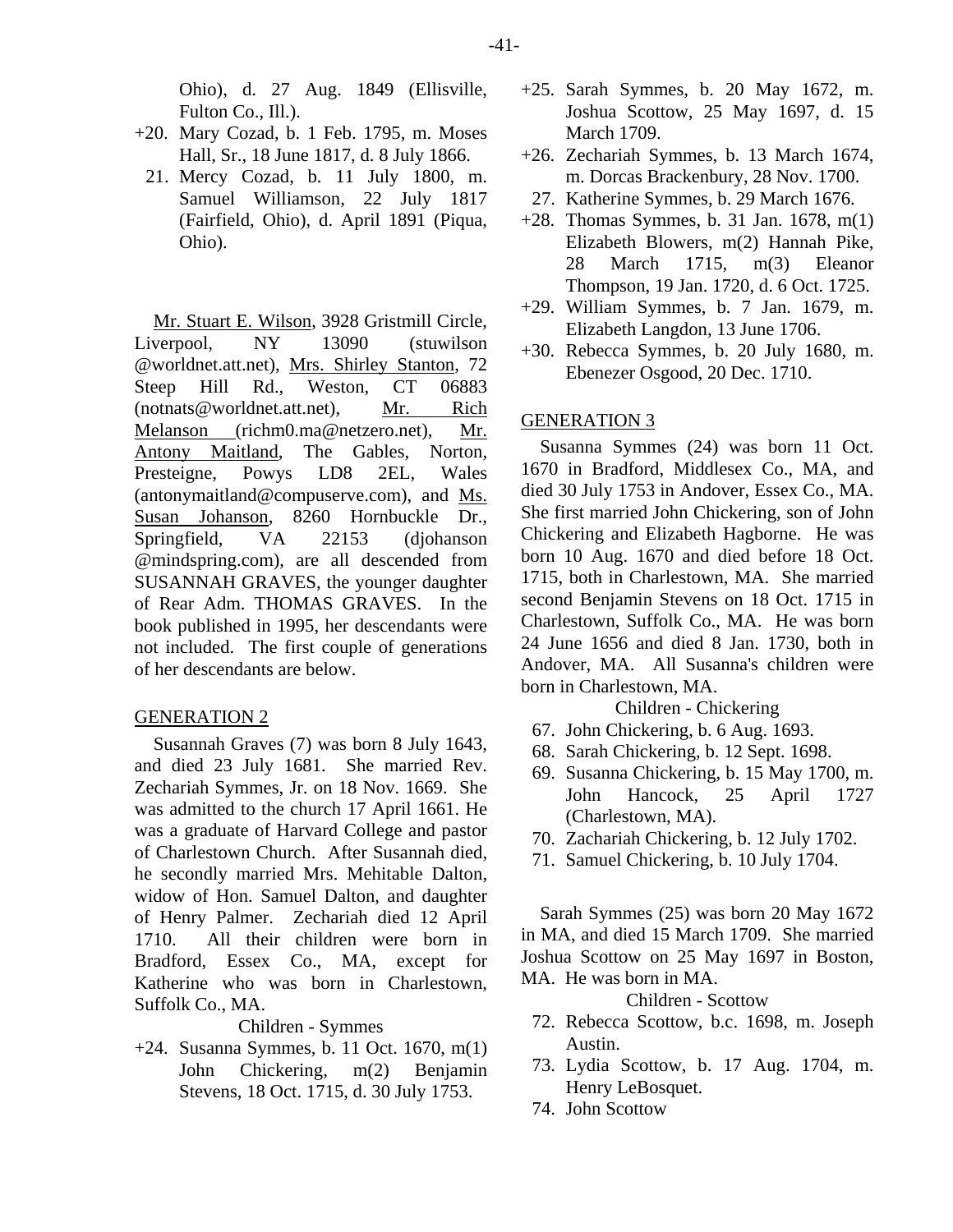+75. Joshua Scottow, b. 5 May 1708, m. Mary Smith, 7 Nov. 1734, d. 5 July 1778.

Zechariah Symmes (26) was born 13 March 1674 in Bradford, Essex Co., MA. He married Dorcas Brackenbury, daughter of William Brackenbury and Anne ------ (or John Brackenbury and Dorcas Greene), on 28 Nov. 1700 in Charlestown, MA. She was born 25 June 1682 and died 21 June 1721 (or 1727), both in Charlestown, MA. All their children were born in Charlestown except for Dorcas who was born in Bradford, MA.

Children - Symmes

- 76. Zechariah Symmes, b. 13 March 1701/02, d. Sept. 1713 (Charlestown, MA).
- 77. Dorcas Symmes, b. 22 Aug. 1703.
- +78. John Brackenbury Symmes, b. 19 May 1705, m. Elizabeth ------.
- 79. William Symmes, b. 9 Jan. 1707/08, d. Sept. 1713 (Charlestown, MA).

Rev. Thomas Symmes (28) was born 31 Jan. (or 1 Feb.) 1677/78 in Bradford, Essex Co., MA, and died 6 Oct. 1725. He first married Elizabeth Blowers in Cambridge, MA. She was born about 1680 in Cambridge, MA, and died 6 April 1714. He married second Hannah Pike, daughter of Rev. John Pike and Sarah Moody, on 28 March 1715. She was born 18 May 1691 in Hampton, Rockingham Co., NH, and died 1 Feb. 1717/18 in Bradford, Essex Co., MA. He married third Eleanor Thompson, daughter of Benjamin Thompson, on 19 Jan. 1720/21. She was born 9 Nov. 1679 and died 6 Oct. 1725.

Children - Symmes, by Elizabeth Blowers

- +80. Thomas Symmes, b. 11 Jan. 1703, m(1) Martha Call, 11 Nov. 1725, m(2) Ruth Hall, 11 Dec. 1735, m(3) Mary Ivory, 24 July 1753, d. 7 July 1754.
- +81. Andrew Symmes, b. 20 May 1704, m. Hannah Bridge.
- +82. John Symmes, b. 14 Feb. 1705/06, m(1) Martha Kneeland, 19 Dec. 1728, m(2) Philadelphia ------, d. 27 Feb. 1764.
- 83. William Symmes, b. 23 Oct. 1707 (Boxford, MA).
- +84. Elizabeth Symmes, b. 3 March 1709/10, m. Samuel Danforth, d. 13 Jan. 1775.
- +85. Zechariah Symmes, b. 15 July 1712, m(1) Grace Parker, 10 July 1735, m(2) Elizabeth Locke, 16 June 1748, d. 12 June 1772.
	- 86. Annah Symmes, b. 4 April 1714 (Bradford, MA).

Children - Symmes, by Hannah Pike

- +87. Abigail Symmes, b. 4 April 1716, m. Samuel Libby, 4 Dec. 1744, d. after 1754.
	- 88. Sarah Symmes, b. 30 Sept. 1717 (Bradford, Essex Co., MA).

William Symmes (29) was born 7 Jan. 1678/79 in Bradford, Essex Co., MA. He married Elizabeth Langdon on 13 June 1706.

Children - Symmes

 89. Elizabeth Symmes, m. William Simpkins. 1 child.

Rebecca Symmes (30) was born 20 July 1680 in Bradford, Essex Co., MA. She married Ebenezer Osgood on 20 Dec. 1710. He was born 16 March 1684/85 and died 25 Jan. 1766, both in Andover, MA.

Children - Osgood

- 90. Ebenezer Osgood
- 91. Rebecca Osgood
- 92. Ruth Osgood
- 93. Susanna Osgood

#### *SAMUEL GRAVES OF LYNN, MA*

Ms. Lenore Hailstone, 1890 Village Court, Hollister, CA 95023 (lenhai@hollinet.com), is descended from SAMUEL GRAVES of Lynn,  $MA$  as follows: Samuel<sup>1</sup>, Thomas<sup>2</sup> m. Hannah ------, Samuel<sup>3</sup> m. Sarah Brewer (or Bruer), Rebecca<sup>4</sup> Graves m. Ezekiel Collins, 12 May 1721, Lynn, MA, (5) Joseph Collins, m. Eunice Mathews, 29 May 1749, Southborough, MA, (6) Samuel Collins, m. Lydia Mathews, 12 Oct. 1783, Braintree, MA,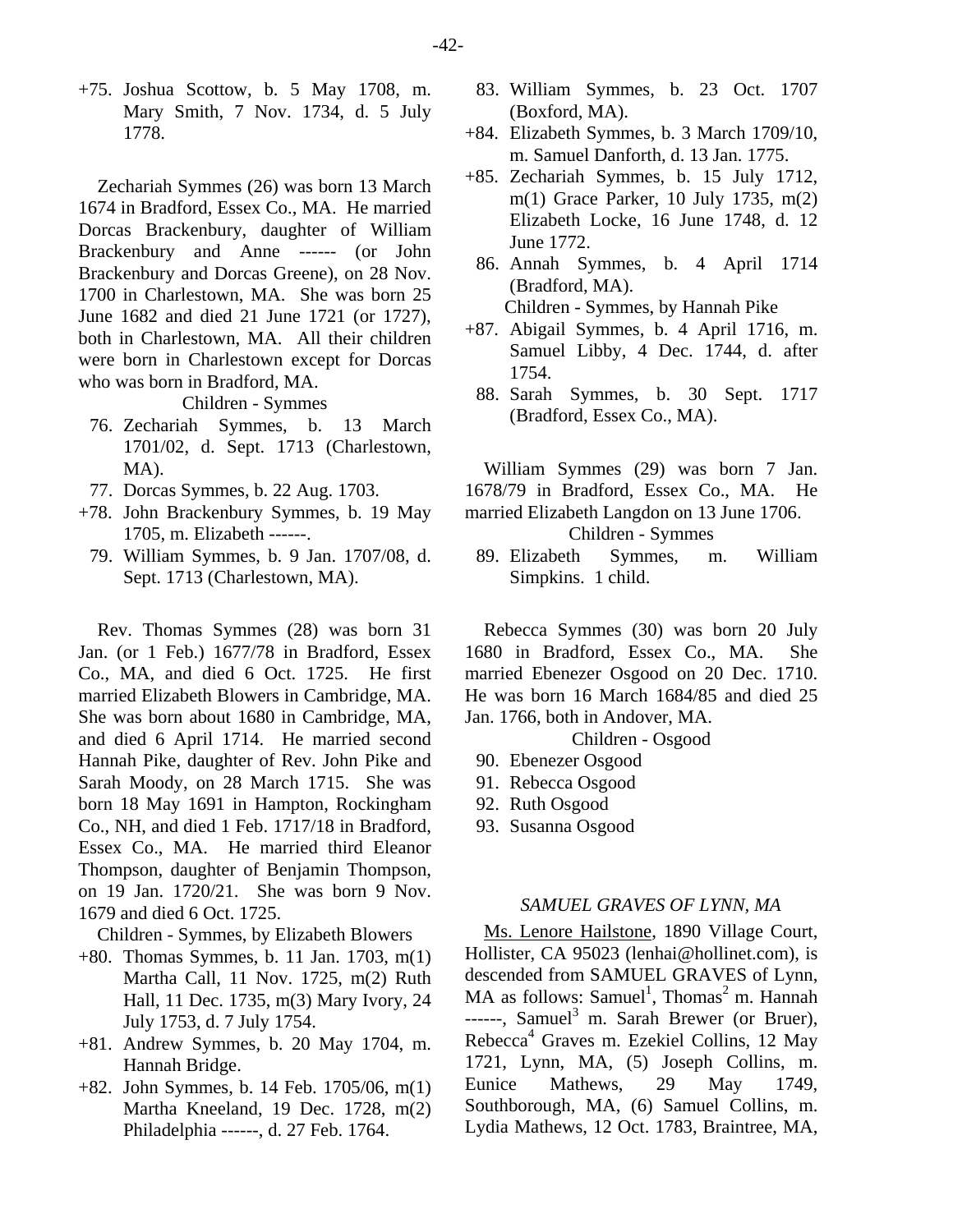(7) Lavina Collins, m. Charles Willson, 17 Jan. 1818, Marlborough, NH, (8) Albert Willson, m. Eliza Jane Hildebrand, 12 March 1856, Tuolumne Co., CA, (9) Frederick Willson, m. Benella Wright, 6 June 1883, Gilroy, CA, (10) Vera Willson, m. George White, 17 May 1909, Gilroy, CA, (11) George White, m. Evelyn Smith, Carson City, NV, (12) Lenore White, m. ------ Hailstone. She is in the Samuel Graves book as #3397 on pages 313 and 361.

She would like to get more proof of the parentage of Sarah Brewer (supposedly daughter of Crispus Brewer and Mary ------), and the early generations of the Graves line.

# *THOMAS GRAVES OF HARTFORD, CT & HATFIELD, MA*

Mr. Richard Field, 16450 Dunmoor, Houston, TX 77059 (Richard.Field @csoconline.com), is looking for the ancestry of his SARAH GRAVES who married Josiah Field, some of whose descendants are shown below. Also, more information on descendants of this Sarah Graves would be appreciated. Is it possible that one of the people named Sarah ------------------------------- ---------Graves discussed in the first generation did marry Josiah Field rather than the person listed in the Thomas Graves book?

# DESCENDANTS OF SARAH GRAVES AND JOSIAH A. FIELD OF MA & NY

#### GENERATION 1

Sarah Graves (1) married Josiah A. Field in 1803 in Jericho, Bainbridge, Chenango Co., NY (according to the IGI). He was born 3 Dec. 1779 in Northfield, Franklin Co., MA. It is believed that she is the Sarah Field found as head of household in the Westchester Co., NY 1810 census with her children. However, there is a discrepancy between the ages of the children and the marriage date. Even the birth date of Josiah in 1779 makes him no older than 15 when the first child was born.

It has been suggested that Sarah Graves was the one who was a daughter of Benjamin Graves (descended from immigrant Thomas Graves of Hartford, CT) and Thankful Field, and that she was born about 1771 in Sunderland, Franklin Co., MA. However, that Sarah Graves is believed to have married Ira Lanfair in 1801.

Richard Field also suggests that perhaps she was the Sarah Graves, found in the IGI on the LDS website, born 29 Jan. 1781 in Sunderland, MA, daughter of David Graves and Sarah Clapp. However, in the Thomas Graves of Hartford, CT book, she is shown as born 29 Jan. 1787 (not 1781) and married Noadiah Hubbard 7 Jan. 1810.

Children - Field/Fields

- 2. daughter, b. 1784-1794.
- 3. son, b. 1791-1795 (NY).
- 4. daughter, b.c. 1800 (NY).
- 5. son, b. 1801-1810 (NY).
- +6. Josiah William Fields, b. 1805, m. Mary Ann Cook, 26 Aug. 1838, d. after 1870.

# GENERATION 2

Josiah William Fields (6) was born in 1805 in Bainbridge, Chenango Co., NY, and died after 1870 in WI. He married Mary Ann Cook on 26 Aug. 1838 in Milwaukee, WI. She was born 1820-1827 in NY, and died 27 March 1901 in Jackson Co., WI. All their children were born in Milwaukee, Milwaukee Co., WI, at least the last 4 in Greenfield Twp.

Children - Fields

- +7. Josiah William Fields, b. 9 May 1839, m. Abigail Hulbert Snow, 2 Aug. 1864.
	- 8. George Fields, b. 14 Feb. 1841, d. before 1857.
	- 9. Mary Mariah Fields, b. 30 May 1843.
	- 10. Molisa Fields, b. 19 March 1846, d. before 1859.
- 11. Nelson A. Fields, b. 2 Nov. 1848, d. after 1890.
- 12. Lucretia N. Fields, b. 21 Jan. 1853, m. Simon Naggs, 7 June 1876 (Jackson Co., WI).
- 13. Laura Fields, b. 25 March 1855.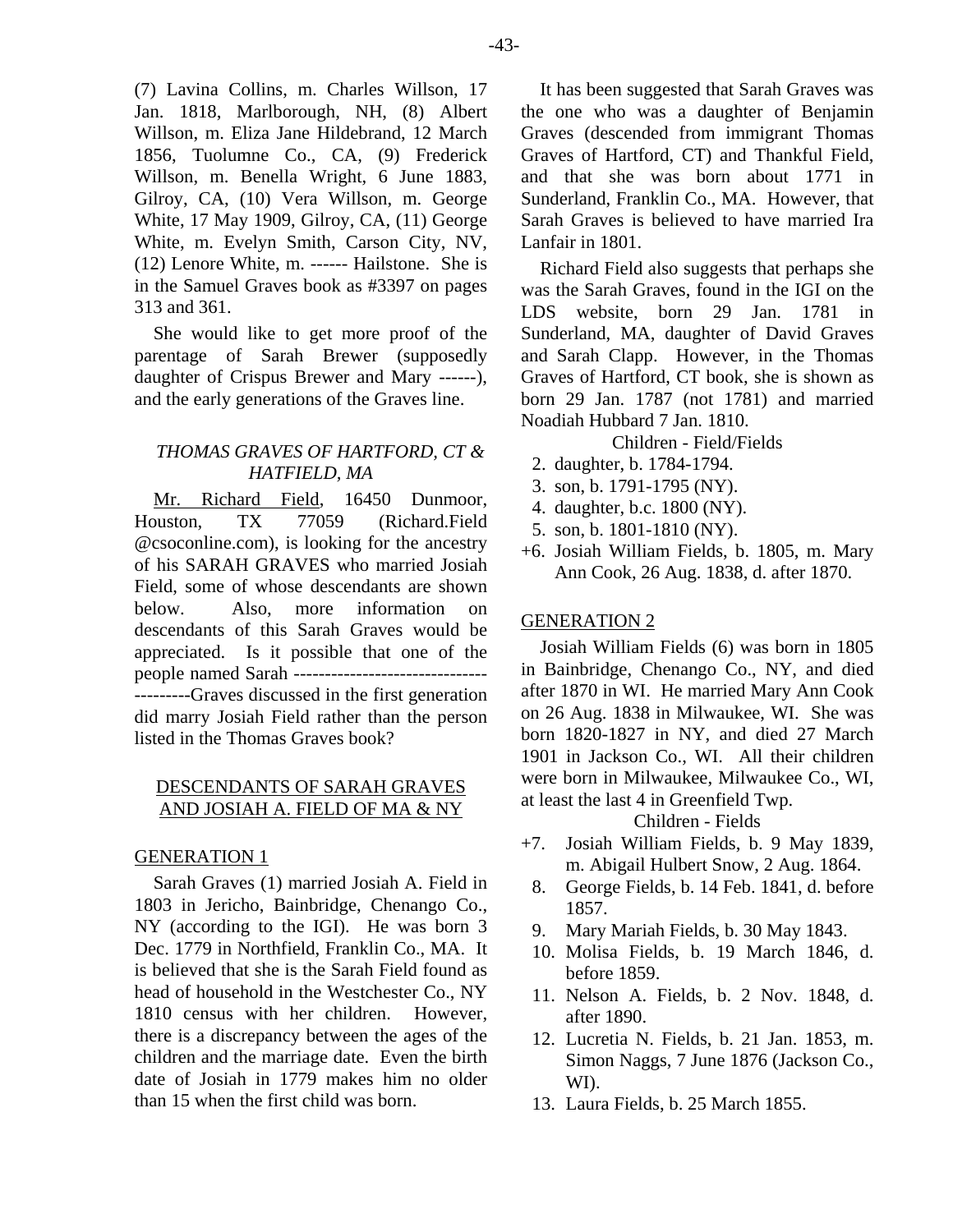- 14. George W. Fields, b. 21 April 1857, m(1) Mary A. Bates, 20 March 1887 (Jackson Co., WI), m(2) Alda Louisa Gaylord, 7 June 1899 (Jackson Co., WI), d. 10 Sept. 1900 (Jackson Co., WI).
- 15. Molisa Fields, b. 22 June 1859.

#### GENERATION 3

Josiah William Fields (7) was born 9 May 1839 in Milwaukee, Milwaukee Co., WI, and died in WI. He married Abigail Hulbert Snow, daughter of Samuel Snow and Betsey Rice, on 2 Aug. 1864 in Monroe Co., WI. She was born29 Nov. 1845 in Sheridan, Chautauqua Co., NY, and died 24 April 1898 in Clear Lake, Polk Co., WI.

Children - Field/Fields

- +16. Lewis Snow Field, b. 10 March 1866, m(1) Jennie May Jaynes, 1 Aug. 1886, m(2) Hanna Anderson, d. 23 March 1946.
	- 17. Lewis Snow Fields (possible child), b.c. 1866.

#### GENERATION 4

Lewis Snow Field (16) was born 10 March 1866 in Sparta, WI, and died 23 March 1946 in Frederick, WI. He first married Jennie May Jaynes, daughter of David Delonge Delos Jaynes and Sarah Teachart Teagarden, on 1 Aug. 1886 in Black Brook, Polk Co., WI. (Is Delos a variant of Delonge and Teagarden a variant of Teachart, or are they all the names to be used?) Jennie was born 11 Oct. 1868 in Black Brook, WI, and died 16 July 1943 in Amery, WI. He married second Hanna Anderson.

Children - Field, by Jennie M. Jaynes

- +18. Marion Nettie Field, b.c. 1890, m. Otto Seifert.
- +19. William Arthur Field, b. 21 May 1893, m(1) Ebba Pauline Peterson, 4 Jan. 1916, m(2) Irene Watson, d. 27 March 1975.

#### GENERATION 5

Marion Nettie Field (18) was born about 1890 in WI, and died in New Ulm, MN. She married Otto Seifert.

Children - Seifert

+20. Dorothy Seifert, m. William Savchuck.

William Arthur Field (19) was born 21 May 1893 in Amery, Polk Co., WI, and died 27 March 1975 in Miami Shores, Dade Co., FL. He first married Ebba Pauline Peterson, daughter of Peter Anton Peterson and Emma Trongaard, on 4 Jan. 1916 in Amery, Polk Co., WI. She was born 24 Dec. 1898 in Sacred Heart, Renville Co., MN, and died in Jan. 1974 in Renville, Renville Co., MN. He married second Irene Watson.

Children - Field, by Ebba P. Peterson

+21. Lewis William Field, m(1) Ruth Eleanor Larsen, m(2) Ann Elizabeth Berglund.

#### *SOUTHERN GRAVES FAMILIES*

Mrs. Toni Rene Graves Whitten, 2568 Janice Circle, Birmingham, AL 35235-2137 (tgwhitten@msn.com) and Mr. Johnny E. Graves, 3700 Cranston Dr., Mesquite, TX 75150-4233 (johnepatc@aol.com), are anxious to find the ancestry of BENJAMIN GRAVES of SC who married Margrett Weever, as discussed below.

# DESCENDANTS OF BENJAMIN GRAVES AND MARGRETT WEEVER OF SC

# GENERATION 1

Benjamin Graves (1) married Margaret (or Margrett) Weever. They lived in SC.

Children - Graves

+2. George Anderson Graves, b. 5 June 1814, m. Nancy Jane Shaw, d. 27 March 1902.

# GENERATION 2

George Anderson Graves (2) was born 5 June 1814 in SC, and died 27 March 1902 in Lamar Co., AL. He married Nancy Jane Shaw, daughter of Joseph Shaw (b. 19 Jan.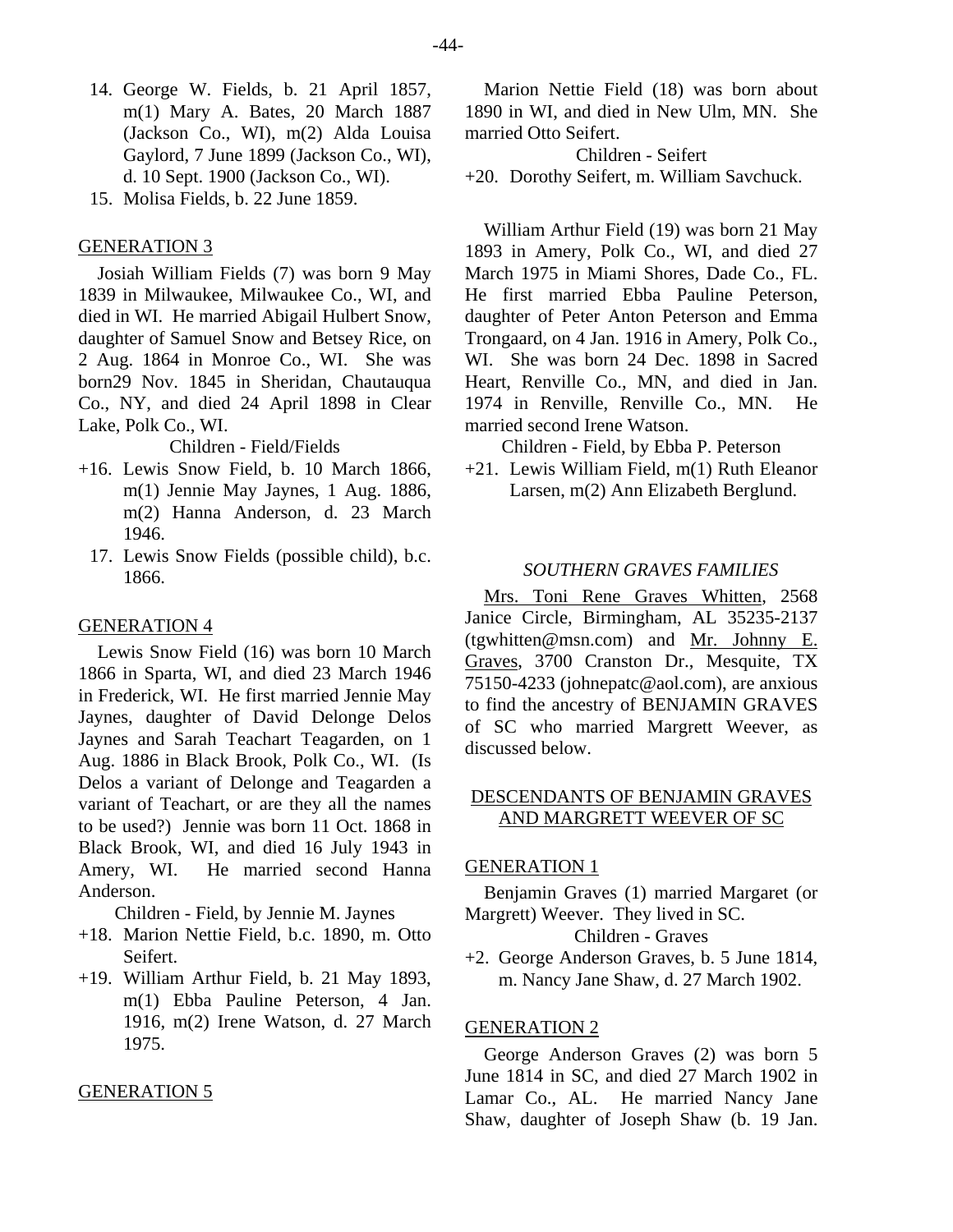1790 in Guilford Co., NC) and Rebecca Forbes. She was born 28 Feb. 1824 in TN, and died 8 Feb. 1904 in Lamar Co., AL.

Children - Graves

- +3. Frances Rebecca Graves, b.c. 1842, m. John Wesley Morton, 14 Nov. 1875.
- +4. Calvin Polk Graves, b. 24 Aug. 1845, m. Francis Mullinax, 7 July 1867, d. 5 Dec. 1919.
	- 5. Moses J. Graves, b. 12 March 1848, m. Mary Jane Newell, 30 Nov. 1876 (Vernon, Lamar Co., AL), d. 16 July 1889 (Lamar Co., AL).
	- 6. Margaret J. Graves, b.c. 1850, m. Simeon B. Thomas, 18 March 1880 (Lamar Co., AL). He was b. 29 Nov. 1834 and d. 3 Nov. 1907, son of John T. Thomas (b. 1808 in GA) and Sarah Thomas. He m(1) Nancy Copelan 20 April 1850.
	- 7. Mary Jane Graves, b. 13 Jan. 1853, m. Charles Raphael Burnett, d. 27 Nov. 1947.
	- 8. Sarah Graves, b.c. 1855, m. Edgar Perkins.
	- 9. Martha Ann Graves, b. 12 Aug. 1860, m. James Burton Oakes, 8 Sept. 1878 (Lamar Co., AL), d. 31 March 1948.
	- 10. Georgia A. Graves, b. 7 Sept. 1867, m. Menteau Guin, 5 Jan. 1890, d. 2 April 1903.
	- 11. Benjamin Graves
	- 12. Nancy Eveline Graves

Ms. Kathy Dixon, 13328 Aiken Place, Herndon, VA 20170 (duchess@wizard.net), wrote that her Wimple family seems to be closely connected with an African-American Graves family in Caswell Co., NC. She would appreciate more information on this Graves family discussed below.

She said that four of her great-aunts married four Graves sons.

# DESCENDANTS OF JIM GRAVES AND MELVINY ------ OF CASWELL CO., NC

#### GENERATION 1

Jim Graves (1) married Melviny ------. She was born into slavery in 1800 and died in 1913 at the age of 113.

# Children - Graves

- +2. Gabriel Graves, m(1) Edith Carr, m(2) Millie Brown.
	- 3. Orange Graves
	- 4. Pledge Graves
	- 5. Calvin Graves
	- 6. Madison Graves
	- 7. Hattie Graves
	- 8. Ann Graves
	- 9. Ella Graves

#### GENERATION 2

Gabriel Graves (2) first married Edith Carr. He married second Millie Brown. He owned two farms, Gabe Place and Malone Place.

Children - Graves, by Edith Carr

- 10. Zeta Graves
- 11. Hattie Graves
- 12. Lula Graves
- 13. Gabriel Graves
- +14. Maggie Elizabeth Graves, b. 22 Dec. 1867, m. William Marshall Graves. Children - Graves, by Millie Brown
	- 15. Mary Graves
	- 16. Martha Graves
	- 17. Fannie Graves
- +18. Johnny Graves, m. ------.
	- 19. Dora Graves

#### GENERATION 3

Maggie Elizabeth Graves (14) was born 22 Dec. 1867 in Caswell Co., NC. She married William Marshall Graves. He was born in 1865. He believed in a father-dominated family with the wife and daughters being subservient. The sons provided the labor for their father's farm operation and later became business partners in his sawmill operation. The strong religious influence in the family may have led two of the sons, Gabriel and Henry, to become ministers. They both were active in leadership roles in Graves Chapel, as was their father Marshall.

Children - Graves

20. Preston (?) Graves, b. 1886.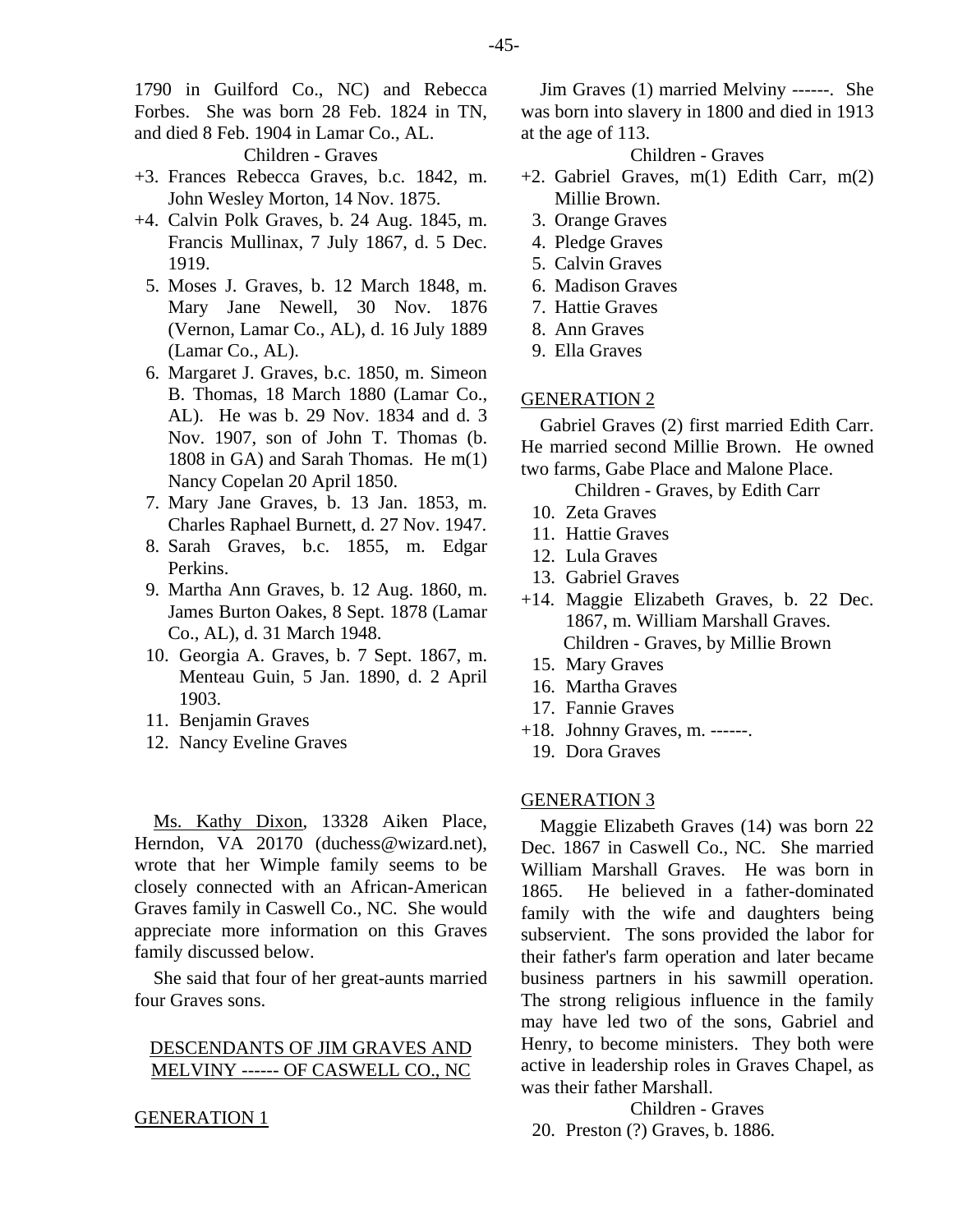- 21. William Albert Graves, b. 3 Dec. 1888.
- 22. George Abriel Graves, b. 1889, d. 1940.
- 23. Gabriel Parker Graves, b. 5 Sept. 1890.
- 24. Edith Henrietta Graves, b. 1892, d. 1924.
- 25. Johnny Pleasant Graves, b. 30 June 1894.
- +26. Henry Thomas Graves, b. 4 May 1896, m(1) Lucille Watkins, 19 Jan. 1919, m(2) Annie Watlington, d. Aug. 1986.
	- 27. Burley Owen Graves, b. 15 Sept. 1900, d. 19 Sept. 1971.
	- 28. Joseph Ezra Graves, b. 1902, d. 1919.
	- 29. Hattie Graves, b. 1905.
	- 30. Mary Graves, b. 1907.
	- 31. Fannie Graves, b. 16 Jan. 1909, m(1) ------ Gregory, m(2) ------ Brown, d. 10 Feb. 1998.
	- 32. Samuel Vincent Graves, b. 18 Nov. 1911, d. Oct. 1976.

Johnny Graves (18) married ------. He acquired all the schooling he could get in Caswell Co., NC, and graduated from Shaw University in Raleigh, NC around 1904-1905. He taught school in NC for a while and later migrated to NJ where he also taught. He died in NJ at the age of 90. All three of his children graduated from Shaw University, and his daughter taught in Caswell Co. for a while before also moving to New Jersey. For the rest of his life Johnny donated at least \$100 per year to Shaw Univ.

Children - Graves

- 33. daughter
- 34. son
- 35. son

#### GENERATION 4

Henry Thomas Graves (26) was born 4 May 1896 in Caswell Co., NC, and died in Aug. 1986. He first married Lucille Watkins on 19 Jan. 1919. She died 12 May 1922. He married second Annie Watlington, daughter of George Watlington and Fannie Totten. She was born 6 June 1904. He was licensed to preach in 1924 and ordained in 1933. He preached regularly at Sellars School in the early days of his ministry. He began to pastor the Olive Grove Baptist Church in 1948.

- Children Graves, by Lucille Watkins
- 36. Hattie Mae Sue Graves, b. 1920, d. 1920 at age 4 months.
- Children Graves, by Annie Watlington
- +37. Dolphas Lee Graves, m. Ollie Wimple.
- 38. Lusterene Graves, m. Bennie Rogers. She attended Winston-Salem State Univ.
- 39. Annie Mae Graves
- +40. Thomas Lorenza Graves, m. Shirley Jefferies.
	- 41. Roy Madison Graves
	- 42. Ocie Louise Graves, m. James Bigelow.
	- 42. Viola Marie Graves, m. James Pruitt, d. Feb. 1969. She worked as a beautician for the Dept. of Navy, U.S. Govt. 1 daughter.
- 44. Ethel Delois Graves, m. Roy Fuller. He received a BA from Bennett College, a Master from Howard Univ., and supervised children's services and social workers in Caswell Co., NC. 2 children.
- 45. Gladys Wythene Graves, m. James Blackman.
- 46. Kenneth Matthew Graves, m. Virginia Garland.
- +47. Onzer Aron Graves, m. Gladys Wimple, d. 1958.

Ms. Darlene Block (DBlock528@aol.com) is descended from FRANCES GRAVES, born about 1755, who married James Otey. She has read that the father of Frances was a Col. Richard Graves. Can anyone substantiate this or help with the ancestry of Frances?

(ED. NOTE: The Richard Graves referred to may be Richard Croshaw Graves, as shown in the next paragraph. His descent from Capt. Thomas Graves of VA is: Thomas<sup>1</sup>, John<sup>2</sup>,  $\text{Ralph}^3$ ,  $\text{Ralph}^4$ ,  $\text{Ralph}^5$ , Richard Croshaw<sup>6</sup> Graves. Information on his children is incomplete, and he certainly could have had at least one daughter in addition to the children listed. The only Otey/Graves marriages known are among the descendants of Richard Croshaw Graves.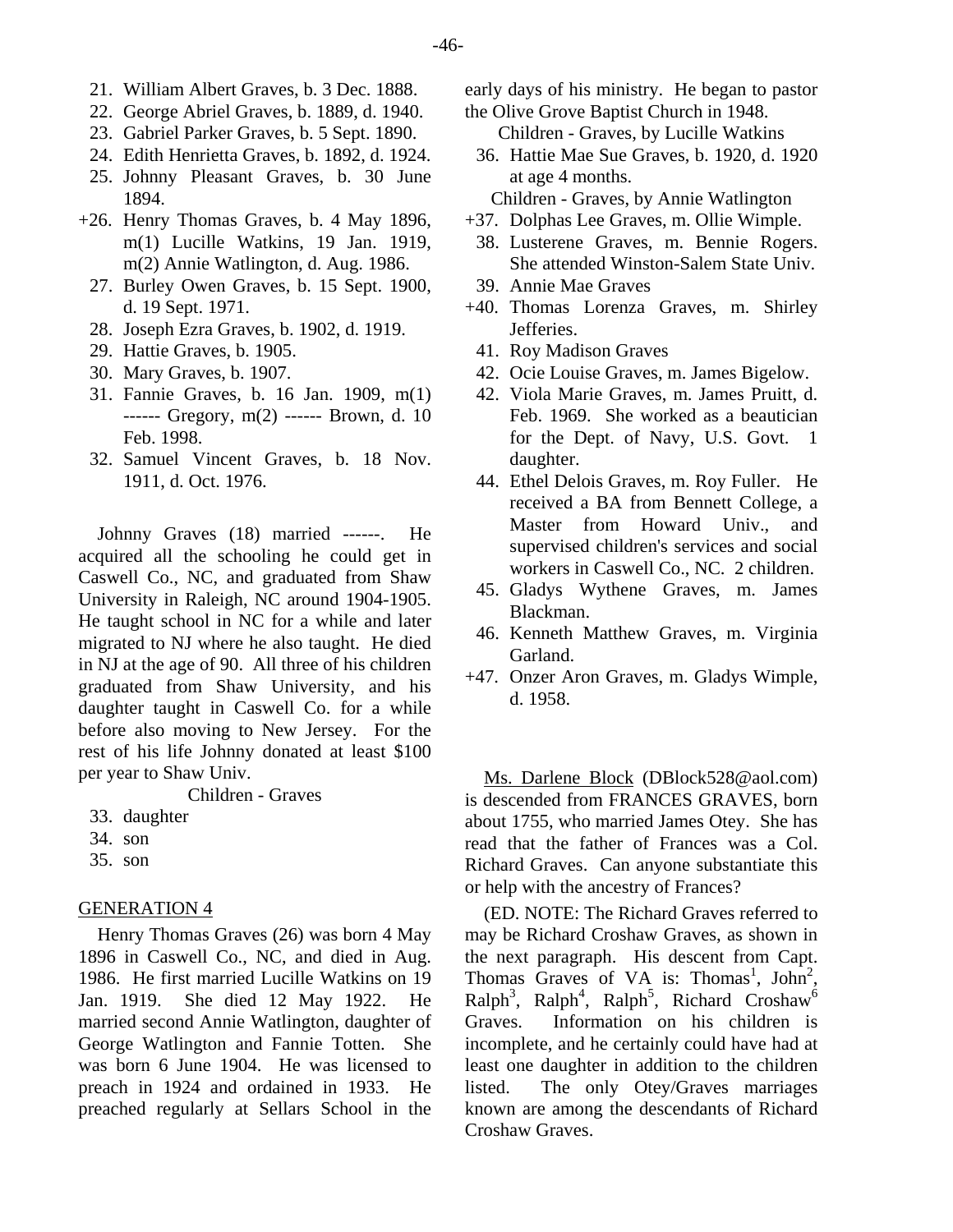The first 2 generations of the Frances Graves genealogy follows the Richard Croshaw Graves paragraph.)

Richard Croshaw Graves (255) was born about 1734 in New Kent Co., Va., and died after 1792 in New Kent Co. He was a minor when his father died. He inherited "Indian Fields" from his father. He married Elizabeth Valentine about 1760 (and definitely before 1771). She was a daughter of Joseph Valentine, whose will was recorded in York Co., Va. in 1771. She was born in York Co. They lived in New Kent Co., Va., where he was living in 1792. He commanded New Kent and Charles City counties militia during the Revolutionary War.

#### Children - Graves

- +599. William Graves, m. Tabitha Walker, 3 Dec. 1795, d. 15 April 1807.
- +600. Richard Graves, b.c. 1772, m. ------, d. 31 March 1835.
- +601. Joseph C. Graves, m. Angelica ------, d.c. 1816.
- +602. Edmund Valentine Graves, b. 1780, m. Elizabeth Southall, d. 1827.
	- 603. Polly Graves, m. Furness Bullifant.
	- 604. Elizabeth Graves, m. Joseph Christian.
	- 605. Henry Graves, d. Oct. 1780 (under 21, smallpox).

# DESCENDANTS OF FRANCES GRAVES AND JAMES OTEY OF NEW KENT CO., VA

#### GENERATION 1

Frances Graves (1) was born about 1755, possibly in New Kent Co., VA. Her name may have been Frances Mary or Mary Frances Graves. She married James Otey (or James Walter Otey) in New Kent Co., VA. He was born about 1754 in New Kent Co., VA.

# Children - Otey

+2. James Otey, b.c. 1780, m(1) Martha Cowles, m(2) Mary Ann Cherry, d. 1 Sept. 1837.

- 3. Armistead Otey
- 4. Frank Otey
- +5. Isaac Otey, b. 5 Feb. 1787, m(1) Ann K. Binns, m(2) Ann Clopton.
	- 6. Frances Otey, m. Josiah Austin.
	- 7. Elizabeth Otey, m. James Howell.
	- 8. Sarah Otey, m. John Manning.
	- 9. Martha Otey, m. Samuel Poindexter.

# GENERATION 2

James Otey (2) was born about 1780 in New Kent Co., VA, and died 1 Sept. 1837 in Warren Co., KY. He first married Martha Cowles. He married second Mary Ann Cherry. All their children were born in New Kent Co., VA, with the possible exception of the first.

Children - Otey, by Martha Cowles

- 10. W. Torrence Otey
- 11. Matilda C. Otey, b. 22 July 1802, d. 13 April 1896 (Logan, IL).
- +12. Thomas Cowles Otey, b. 12 Dec. 1803, m. Susannah Davis Hill, 29 Dec. 1831, d. 29 Sept. 1879.
	- 13. Martha Ann W. Otey, b. 1807.
	- 14. John Frances Otey, b. 6 Feb. 1810, d. 1 Jan. 1893 (Corinth, Williamson Co., IL).
	- 15. Pleasant Thurman Otey, b.c. Dec. 1810.
- 16. Selina G. (or F.) Otey, b. 1812.

Isaac Otey (5) was born 5 Feb. 1787 in New Kent Co., VA. He first married Ann K. Binns. He married second Ann Clopton.

Children - Otey, by Ann K. Binns

17. Martha Otey

#### *CAPT. THOMAS GRAVES OF VA*

Mrs. Mabel M. Hudson, 915 Ashworth Rd., #106, West Des Moines, IA 50265-3666, is descended from Capt. THOMAS GRAVES of VA via Thomas<sup>5</sup> Graves m. Ann Davenport, John<sup>6</sup> Graves, John Herndon<sup>7</sup> Graves, etc.

She would like proof of who the mother of John Herndon Graves was. She believes it was probably Catherine Herndon but, as can be seen in the following discussion, there is